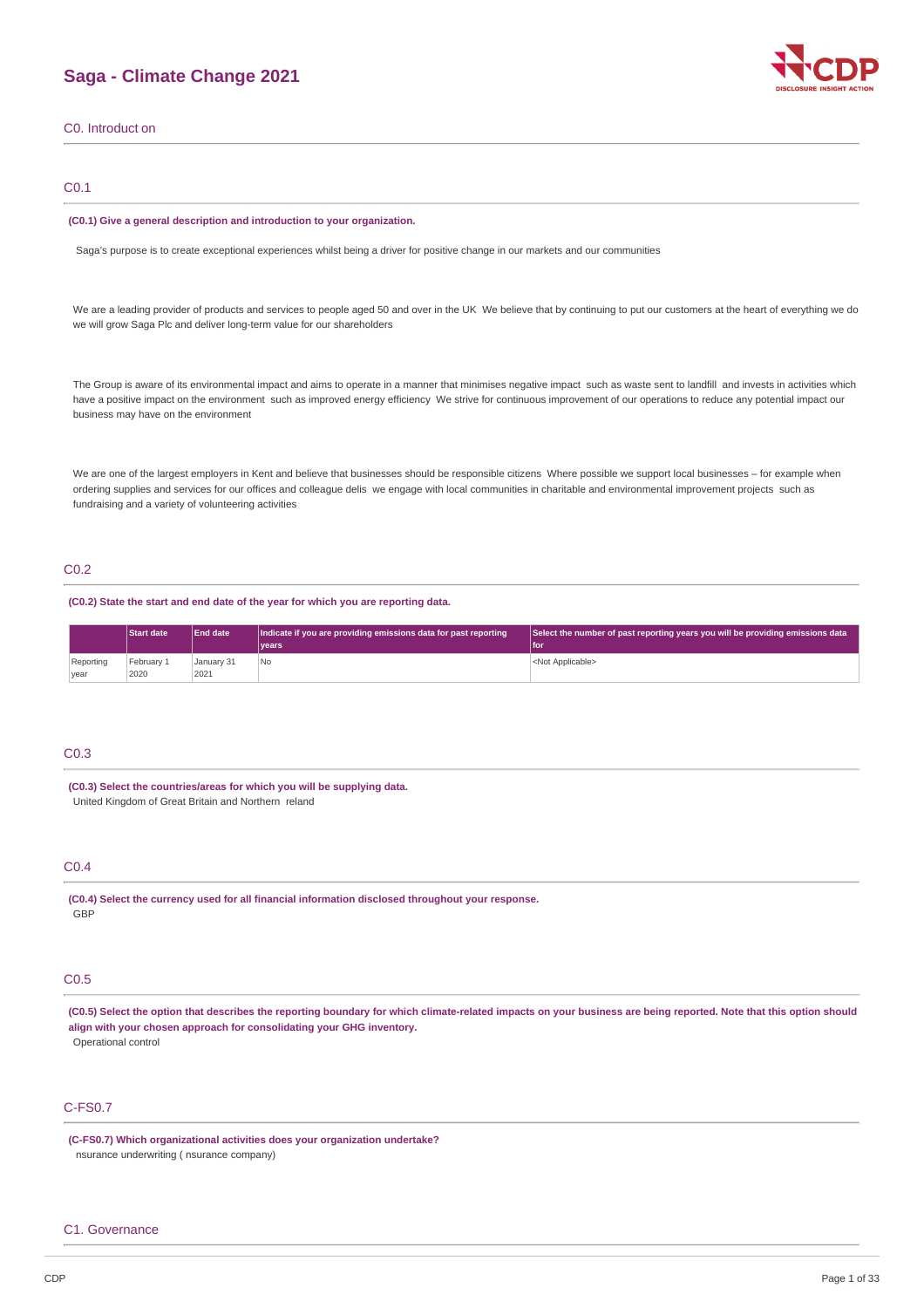# C1.1

**(C1.1) Is there board-level oversight of climate-related issues within your organization?** Yes

# C1.1a

(C1.1a) Identify the position(s) (do not include any names) of the individual(s) on the board with responsibility for climate-related issues.

| individual(s)             | Position of Please explain                                                                                                                                                                                                                                                                                                                                                                                                                                                                                                                                                                                                                                                                                                      |
|---------------------------|---------------------------------------------------------------------------------------------------------------------------------------------------------------------------------------------------------------------------------------------------------------------------------------------------------------------------------------------------------------------------------------------------------------------------------------------------------------------------------------------------------------------------------------------------------------------------------------------------------------------------------------------------------------------------------------------------------------------------------|
| Other C-<br>Suite Officer | Our Group Chief Strategy Officer, member of our Executive Leadership Team, has the day-to-day responsibility for ESG and climate-related issues within the company. The Group Chief Strategy<br>Officer is responsible for managing information on climate-related issues and making decisions about what the company will do. CLIMATE-RELATED DECISION MADE BY THE INDIVIDUAL: During<br>2020, Saga consolidated its numerous committees with oversight of climate and ESG-related issues, and set up a new all-encompassing committee; the ESG Taskforce. This decision was ultimately<br>made by the Group Chief Strategy Officer and allows for stricter and more streamlined governance of climate and ESG-related issues. |

# C1.1b

### **(C1.1b) Provide further details on the board's oversight of climate-related issues.**

| Frequency<br>with which<br>climate-related into which<br>issues are a<br>scheduled<br>agenda item | <b>Governance</b><br>mechanisms<br>climate-<br>related issues<br>are integrated                                                                                                                                                                                                                                                                            | <b>Scope of</b><br>board-level<br>oversight | Please explain                                                                                                                                                                                                                                                                                                                                                                                                                                                                                                                                                                                                                                                                                                                                                                                                                                |
|---------------------------------------------------------------------------------------------------|------------------------------------------------------------------------------------------------------------------------------------------------------------------------------------------------------------------------------------------------------------------------------------------------------------------------------------------------------------|---------------------------------------------|-----------------------------------------------------------------------------------------------------------------------------------------------------------------------------------------------------------------------------------------------------------------------------------------------------------------------------------------------------------------------------------------------------------------------------------------------------------------------------------------------------------------------------------------------------------------------------------------------------------------------------------------------------------------------------------------------------------------------------------------------------------------------------------------------------------------------------------------------|
| Scheduled-<br>some meetings                                                                       | Reviewing and<br>quiding<br>strategy<br>Reviewing and<br>guiding major<br>plans of action<br>Reviewing and<br>guiding risk<br>management<br>policies<br>Settina<br>performance<br>objectives<br>Monitorina<br>implementation<br>and<br>performance of<br>objectives<br>Overseeing<br>major capital<br>expenditures,<br>acquisitions<br>and<br>divestitures | Climate-<br>and<br>to our own<br>operations | The board has oversight of all strategic issues relating to climate change. The board's responsibilities include reviewing and quiding the company strategy, setting<br>related risks and monitoring progress against performance objectives. These governance mechanisms contribute to their oversight of climate-related issues within the<br>organisation as they are clearly able to quantify progress against objectives to understand how effectively Saga is managing its impact. For example, approval of the<br>opportunities Environment and Sustainability Policy (which is reviewed on an annual basis) and annual emissions reporting. Saga's ESG Taskforce, as well as a Group Exec<br>sponsor for all ESG activities, are responsible for raising climate-related issues to the board and managing them on a day-to-day basis. |

# C1.2

**(C1.2) Provide the highest management-level position(s) or committee(s) with responsibility for climate-related issues.**

| Name of the position(s) and/or committee(s)                             | l line i         | <b>Reporting Responsibility</b>                                        | Coverage of responsibility                               | Frequency of reporting to the board on climate-<br><b>related issues</b> |
|-------------------------------------------------------------------------|------------------|------------------------------------------------------------------------|----------------------------------------------------------|--------------------------------------------------------------------------|
| Other C-Suite Officer, please specify (Group Chief<br>Strategy Officer) | Please<br>select | Both assessing and managing climate-related risks<br>and opportunities | Risks and opportunities related to our<br>own operations | More frequently than quarterly                                           |
| Chief Risks Officer (CRO)                                               | Please<br>select | Both assessing and managing climate-related risks<br>and opportunities | Risks and opportunities related to our<br>own operations | More frequently than quarterly                                           |
| Other committee, please specify (ESG Taskforce)                         | Please<br>select | Both assessing and managing climate-related risks<br>and opportunities | Risks and opportunities related to our<br>own operations | More frequently than quarterly                                           |
| Please select                                                           | Please<br>select | <not applicable=""></not>                                              | Please select                                            | <not applicable=""></not>                                                |
| Please select                                                           | Please<br>select | <not applicable=""></not>                                              | Please select                                            | <not applicable=""></not>                                                |

# C1.2a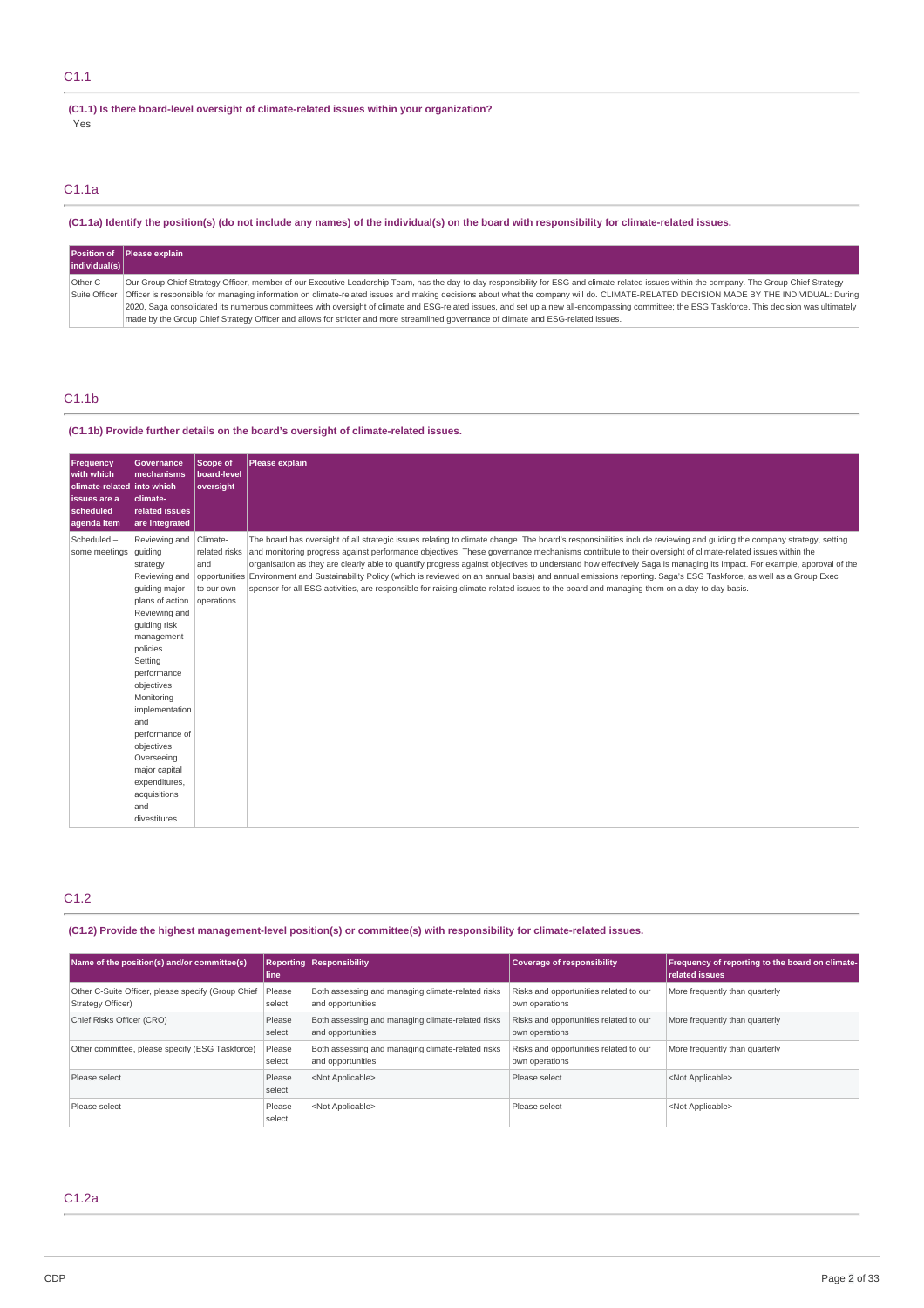**(C1.2a) Describe where in the organizational structure this/these position(s) and/or committees lie, what their associated responsibilities are, and how climaterelated issues are monitored (do not include the names of individuals).**

Saga's ESG Taskforce reports to the Board/Plc Risk Committee via the Chief Risk & Compliance Officer and Group Chief Strategy Officer and have been delegated speci ic responsibility for management of ESG and climate change issues including the development and realisation of the Group Sustainability Strategy The committees meet on a quarterly basis and report to the Plc Board

# ESG Taskforce

 The ESG Taskforce was established during the reporting year and is chaired by the Group Chief Strategy Officer The taskforce takes responsibility for employee engagement and operational activities relating to sustainability issues including climate change A 'State of the Nation' paper is briefed up to Plc board every 6 months by the ESG Taskforce keeping them abreast of ESG activities and any changes Further to this the Group Chief Strategy Officer has a direct line to the Board and ensures that any ad hoc relevant ESG activities that arise throughout the year are part of the Board's meeting agenda

Climate related issues are monitored and reviewed regularly by the ESG Taskforce naddition the Chief Strategy Officer has regular meetings with the Group CEO and Chair of the Plc Risk Committee Saga also contracts Carbon ntelligence to support us in our ESG activities

# C1.3

#### **(C1.3) Do you provide incentives for the management of climate-related issues, including the attainment of targets?**

|                  | Provide incentives for the management of climate-related issues       | Comment |
|------------------|-----------------------------------------------------------------------|---------|
| Row <sub>1</sub> | No, not currently but we plan to introduce them in the next two years |         |

# C-FS1.4

**(C-FS1.4) Does your organization offer its employees an employment-based retirement scheme that incorporates ESG principles, including climate change?**

|     | We offer an employment-based retirement scheme that incorporates ESG principles, including climate change. |  |
|-----|------------------------------------------------------------------------------------------------------------|--|
| Row |                                                                                                            |  |

#### C2. R sks and opportun t es

# C2.1

**(C2.1) Does your organization have a process for identifying, assessing, and responding to climate-related risks and opportunities?** Yes

# C2.1a

**(C2.1a) How does your organization define short-, medium- and long-term time horizons?**

|             | From (years) | To (years) | Comment |
|-------------|--------------|------------|---------|
| Short-term  |              |            |         |
| Medium-term |              |            |         |
| Long-term   |              | 10         |         |

# C2.1b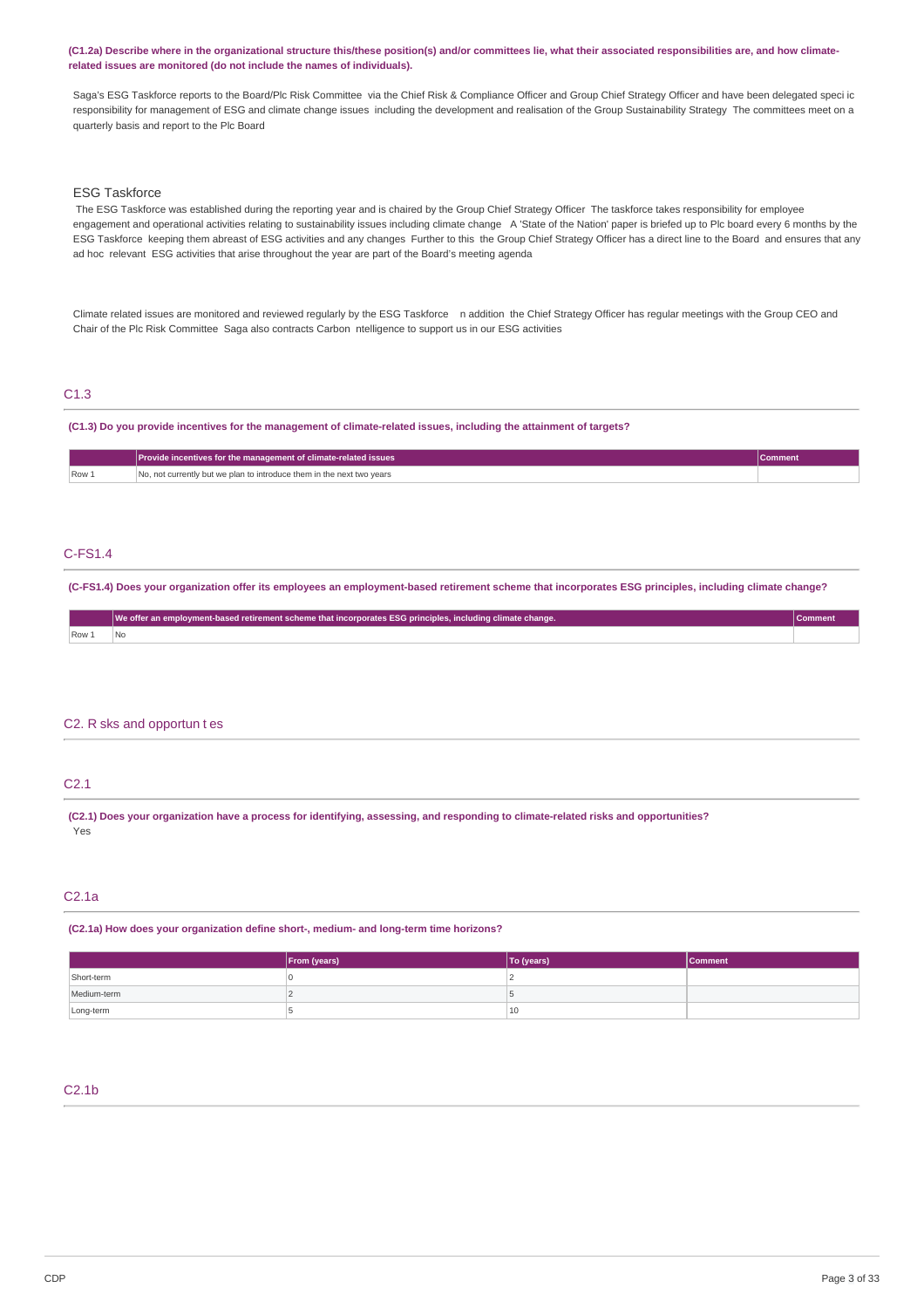#### **(C2.1b) How does your organization define substantive financial or strategic impact on your business?**

dentified risks are assessed to determine whether their impact has a substantive financial or strategic impact Risks are assessed at five different levels the lowest level of impact is categorised as 'minor' while the highest level of impact is categorised as 'fundamental' and correlates to a inancial impact of over £28m

- 1 Minor (Black)
- 2 Moderate (Red)
- 3 Serious (Amber)
- 4 Severe (Yellow)
- 5 Fundamental (Green)

# C2.2

#### **(C2.2) Describe your process(es) for identifying, assessing and responding to climate-related risks and opportunities.**

**Value chain stage(s) covered**

Direct operations

# **Risk management process**

ntegrated into multi-disciplinary company-wide risk management process

# **Frequency of assessment**

More than once a year

#### **Time horizon(s) covered** Medium-term Long-term

## **Description of process**

COMPANY LEVEL While Saga's business is mainly in retail financial services its businesses in travel and shipping bring specific risk and compliance issues which we keep under regular review Saga's Risk Committee has regular meetings with each of the business CEOs and key functional managers to discuss in detail the risk and compliance issues in their business These meetings have focused both on current operational issues and on the implications of business development plans and possible changes in our markets and more generally in the economy addressing both medium & long term time horizons The Group risk management cycle is an iterative cycle of activities that begins with identi ication of risk appetite Group risk appetite is derived from our strategic objectives and is used as a measure against which all our current and proposed activities are tested Saga's ESG Taskforce assesses environmental risks (including climate change risk) n addition the Chief Strategy Of icer who has the day-to-day responsibility for ESG and climate-related issues within the company has regular meetings with the Group CEO and Chair of the Plc Risk Committee Saga also contracts Carbon ntelligence to support us in our ESG activities ASSET LEVEL Most businesses in Saga (at the asset level) have separate Risk Committees For those that do not risk is reviewed solely at board level (company level) All risk registers are independently reviewed by the risk team at least quarterly to test for completeness of risk and control capture effective testing of key control measures and recording and reporting of any exceptions and overdue actions All risk data including risks controls control tests and incidents is captured in an internet-enabled risk portal This portal produces risk reports for all governance meetings Regular weekly and monthly reporting cycles allow management to assess performance and identify risks and opportunities at the earliest opportunity PR OR T ZAT ON All Saga businesses assess each risk for likelihood and impact Most use a common risk assessment matrix although several have a customised impact scale to re lect their size or highly specialist nature of their risks Each business then creates appropriate controls to manage such risks Risks are rated on both an inherent and residual basis and are rated on a red amber yellow and green scale At the organisational level Saga assesses environmental risks through an Environmental and Sustainability Risk Register Report Generic risks and more specific associated business risks are identified and rated through a red amber yellow green scale The highest rated residual risks in terms of impact and probability for each business are aggregated at Group level to produce a prioritised list of principal risks and uncertainties assessed at residual level against Group risk appetite Substantive financial impact is assessed at five different levels The highest level of impact is categorised as 'fundamental' and correlates to a financial impact of over £28m Asset-level energy saving opportunities are increasingly being mapped on cost-benefit-analysis matrices The cost of the opportunity is compared to the payback period in order to prioritise the most economically viable and efficient projects CASE STUDY Transitional risk - through this process of environmental and sustainability risk reporting the cost of energy in particular marine fuel (which is the largest contributor to our emissions) has been highlighted as one of the biggest climate-related transitional risks to our operations Our reliance on fuels and their fluctuating cost is of continuing importance to us and is constantly monitored For this reason we have undertaken a process of working with a third-party consultancy Carbon ntelligence to monitor and measure our carbon impact There have been efforts to reduce energy usage across Saga Plc during 2020/21 Our emissions for the last inancial year have reduced signi icantly due to the impact the global pandemic has had on our travel business Physical risks - through this process of environmental and sustainability risk reporting adverse weather events have been highlighted as one of the biggest climate-related physical risks to our operations We can be affected by extreme weather events whilst a changing climate will mean that existing areas become non-viable whilst new areas may open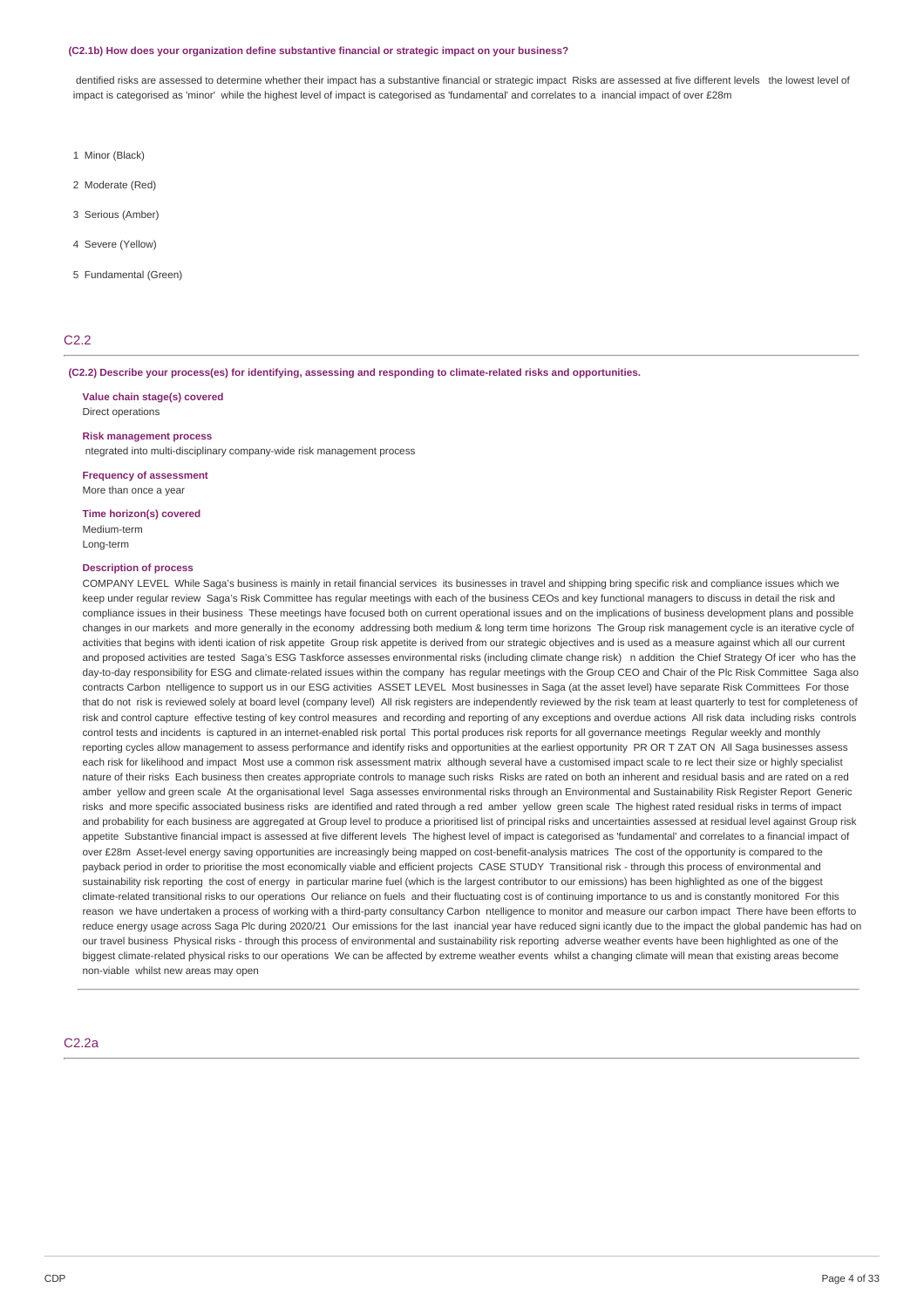# **(C2.2a) Which risk types are considered in your organization's climate-related risk assessments?**

|                        |                                 | Relevance Please explain                                                                                                                                                                                                                                                                                                                                                                                                                                                                                                                                                                                                                                                                                                                                                                                                                                                                                                                                                                                                                                   |
|------------------------|---------------------------------|------------------------------------------------------------------------------------------------------------------------------------------------------------------------------------------------------------------------------------------------------------------------------------------------------------------------------------------------------------------------------------------------------------------------------------------------------------------------------------------------------------------------------------------------------------------------------------------------------------------------------------------------------------------------------------------------------------------------------------------------------------------------------------------------------------------------------------------------------------------------------------------------------------------------------------------------------------------------------------------------------------------------------------------------------------|
|                        | &<br>inclusion                  |                                                                                                                                                                                                                                                                                                                                                                                                                                                                                                                                                                                                                                                                                                                                                                                                                                                                                                                                                                                                                                                            |
| Current<br>regulation  | Relevant.<br>always<br>included | EXAMPLE RISK TYPE: An example of a current regulatory risk which would be considered is compliance with existing environmental legislation. For example, ESOS and UK Mandatory<br>Carbon Reporting. HOW IT IS INCLUDED IN CLIMATE-RELATED RISK ASSESSMENTS: Saga's ESG Taskforce assesses environmental risks relating to current regulation (including<br>climate change risk). In addition, the Chief Strategy Officer, who has the day-to-day responsibility for ESG and climate-related issues within the company, has regular meetings with the<br>Group CEO and Chair of the Plc Risk Committee. Saga also contracts Carbon Intelligence to support us in our ESG activities.                                                                                                                                                                                                                                                                                                                                                                        |
| Emerging<br>regulation | Relevant,<br>always<br>included | EXAMPLE RISK TYPE: An example of emerging regulatory risk which would be considered is future carbon emission reduction requirements for the shipping industry. For example, the<br>International Maritime Organisation (IMO) has recently committed to cutting carbon emissions from the global shipping industry by 50% by 2050. Carbon-related regulatory requirements on<br>passenger ships may become more stringent in the future. HOW IT IS INCLUDED IN CLIMATE-RELATED RISK ASSESSMENTS: Saga's ESG Taskforce assesses environmental risks<br>relating to emerging regulation (including climate change risk). In addition, the Chief Strategy Officer, who has the day-to-day responsibility for ESG and climate-related issues within the<br>company, has regular meetings with the Group CEO and Chair of the Plc Risk Committee. Saga also contracts Carbon Intelligence to support us in our ESG activities. All climate-related<br>risk factors with the potential to impact our business are considered.                                    |
| Technology Relevant,   | always<br>included              | EXAMPLE RISK TYPE: An example of a technological risk which would be considered is failure to keep up with changing energy efficiency technology in our buildings and ships. For<br>example, we are investing in the most efficient technology in our new ships which have a typical lifespan of 30 years. It is likely that there will be an increasing rate of technological<br>improvements and requlatory requirements that could be a risk to the lifespan of our cruise ships. HOW IT IS INCLUDED IN CLIMATE-RELATED RISK ASSESSMENTS: Saqa's ESG<br>Taskforce assesses environmental risks relating to technology (including climate change risk). In addition, the Chief Strategy Officer, who has the day-to-day responsibility for ESG and<br>climate-related issues within the company, has regular meetings with the Group CEO and Chair of the Plc Risk Committee. Saga also contracts Carbon Intelligence to support us in our<br>ESG activities. All climate-related risk factors with the potential to impact our business are considered. |
| Legal                  | Relevant,<br>always<br>included | EXAMPLE RISK TYPE: An example of a legal risk which would be considered is potential exposure to fines and litigation for failing to comply with existing environmental legislation. For<br>example, failure to comply with ESOS can result in a £50,000 fine. HOW IT IS INCLUDED IN CLIMATE-RELATED RISK ASSESSMENTS: Saga's ESG Taskforce assesses environmental<br>legal risks (including climate change risk). In addition, the Chief Strategy Officer, who has the day-to-day responsibility for ESG and climate-related issues within the company, has regular<br>meetings with the Group CEO and Chair of the Plc Risk Committee. Saga also contracts Carbon Intelligence to support us in our ESG activities. All climate-related risk factors with the<br>potential to impact our business are considered.                                                                                                                                                                                                                                        |
| Market                 | Relevant.<br>always<br>included | EXAMPLE RISK TYPE: An example of a market risk which would be considered is changing prices in raw materials e.g. fuel oil for our shipping business. HOW IT IS INCLUDED IN<br>CLIMATE-RELATED RISK ASSESSMENTS: Saga's ESG Taskforce assesses environmental market risks (including climate change risk). In addition, the Chief Strategy Officer, who has<br>the day-to-day responsibility for ESG and climate-related issues within the company, has regular meetings with the Group CEO and Chair of the Plc Risk Committee. Saga also contracts<br>Carbon Intelligence to support us in our ESG activities. All climate-related risk factors with the potential to impact our business are considered.                                                                                                                                                                                                                                                                                                                                                |
| Reputation             | Relevant,<br>always<br>included | EXAMPLE RISK TYPE: An example of a reputational risk which would be considered is potential negative impact to brand value resulting from a failure to appropriately manage our<br>environmental impact. HOW IT IS INCLUDED IN CLIMATE-RELATED RISK ASSESSMENTS: Saga's ESG Taskforce assesses environmental risks relating to reputation (including climate<br>change risk). In addition, the Chief Strategy Officer, who has the day-to-day responsibility for ESG and climate-related issues within the company, has regular meetings with the Group<br>CEO and Chair of the Plc Risk Committee. Saga also contracts Carbon Intelligence to support us in our ESG activities. All climate-related risk factors with the potential to impact our<br>business are considered.                                                                                                                                                                                                                                                                             |
| Acute<br>physical      | Relevant.<br>always<br>included | EXAMPLE RISK TYPE: An example of an acute risk which would be considered is sudden and severe weather events impacting on the level of service we are able to provide to our<br>customers in the Health Care side of our business. Another example is a major climatic event impacting our cruise ship itinerary. HOW IT IS INCLUDED IN CLIMATE-RELATED RISK<br>ASSESSMENTS: Saga's ESG Taskforce assesses acute physical environmental risks (including climate change risk). In addition, the Chief Strategy Officer, who has the day-to-day<br>responsibility for ESG and climate-related issues within the company, has regular meetings with the Group CEO and Chair of the Plc Risk Committee. Saga also contracts Carbon<br>Intelligence to support us in our ESG activities. All climate-related risk factors with the potential to impact our business are considered.                                                                                                                                                                            |
| Chronic<br>physical    | Relevant,<br>always<br>included | EXAMPLE RISK TYPE: An example of a chronic climate-related physical risk would be considered is the impact of increasing average temperature on our portfolio, and the knock-on<br>impact this might have on our energy costs and employee productivity. A further example is the potential for increasing average temperatures in the UK to result in fewer people booking<br>trips overseas. HOW IT IS INCLUDED IN CLIMATE-RELATED RISK ASSESSMENTS: Saga's ESG Taskforce assesses chronic physical environmental risks (including climate change<br>risk). In addition, the Chief Strategy Officer, who has the day-to-day responsibility for ESG and climate-related issues within the company, has regular meetings with the Group CEO and<br>Chair of the Plc Risk Committee. Saga also contracts Carbon Intelligence to support us in our ESG activities. All climate-related risk factors with the potential to impact our business are<br>considered.                                                                                             |

# C-FS2.2b

### **(C-FS2.2b) Do you assess your portfolio's exposure to climate-related risks and opportunities?**

|                                             | We assess the portfolio's exposure | Please explain            |
|---------------------------------------------|------------------------------------|---------------------------|
| Bank lending (Bank)                         | <not applicable=""></not>          | <not applicable=""></not> |
| Investing (Asset manager)                   | <not applicable=""></not>          | <not applicable=""></not> |
| Investing (Asset owner)                     | <not applicable=""></not>          | <not applicable=""></not> |
| Insurance underwriting (Insurance company)  | No, we don't assess this           |                           |
| Other products and services, please specify | Not applicable                     |                           |

# C-FS2.2d

### **(C-FS2.2d) Do you assess your portfolio's exposure to water-related risks and opportunities?**

|                                             | We assess the portfolio's exposure | Portfolio coverage        | Please explain            |
|---------------------------------------------|------------------------------------|---------------------------|---------------------------|
| Bank lending (Bank)                         | <not applicable=""></not>          | <not applicable=""></not> | <not applicable=""></not> |
| Investing (Asset manager)                   | <not applicable=""></not>          | <not applicable=""></not> | <not applicable=""></not> |
| Investing (Asset owner)                     | <not applicable=""></not>          | <not applicable=""></not> | <not applicable=""></not> |
| Insurance underwriting (Insurance company)  | No, we don't assess this           | <not applicable=""></not> |                           |
| Other products and services, please specify | Not applicable                     | <not applicable=""></not> |                           |

# C-FS2.2e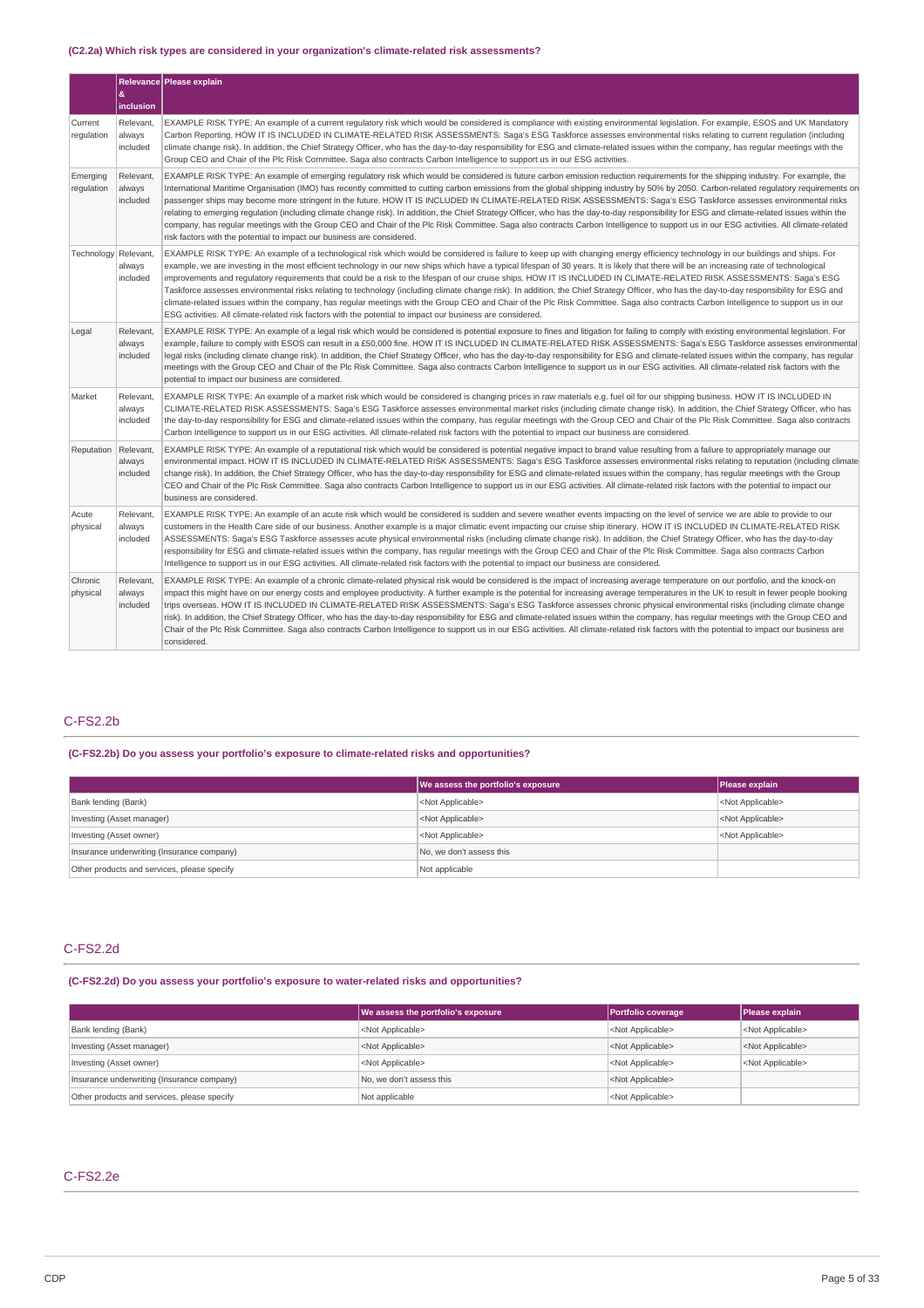#### **(C-FS2.2e) Do you assess your portfolio's exposure to forests-related risks and opportunities?**

|                                             | We assess the portfolio's exposure | Portfolio coverage        | Please explain            |
|---------------------------------------------|------------------------------------|---------------------------|---------------------------|
| Bank lending (Bank)                         | <not applicable=""></not>          | <not applicable=""></not> | <not applicable=""></not> |
| Investing (Asset manager)                   | <not applicable=""></not>          | <not applicable=""></not> | <not applicable=""></not> |
| Investing (Asset owner)                     | <not applicable=""></not>          | <not applicable=""></not> | <not applicable=""></not> |
| Insurance underwriting (Insurance company)  | No. we don't assess this           | <not applicable=""></not> |                           |
| Other products and services, please specify | Not applicable                     | <not applicable=""></not> |                           |

# C-FS2.2f

**(C-FS2.2f) Do you request climate-related information from your clients/investees as part of your due diligence and/or risk assessment practices?**

|                                             | We request climate-related information                          | Please explain            |
|---------------------------------------------|-----------------------------------------------------------------|---------------------------|
| Bank lending (Bank)                         | <not applicable=""></not>                                       | <not applicable=""></not> |
| Investing (Asset manager)                   | <not applicable=""></not>                                       | <not applicable=""></not> |
| Investing (Asset owner)                     | <not applicable=""></not>                                       | <not applicable=""></not> |
| Insurance underwriting (Insurance company)  | No, and we don't plan on requesting climate-related information |                           |
| Other products and services, please specify | Not applicable                                                  |                           |

# C2.3

**(C2.3) Have you identified any inherent climate-related risks with the potential to have a substantive financial or strategic impact on your business?** Yes

# C2.3a

**(C2.3a) Provide details of risks identified with the potential to have a substantive financial or strategic impact on your business.**

#### **Identifier**

Risk 1

#### **Where in the value chain does the risk driver occur?**

Direct operations

# **Risk type & Primary climate-related risk driver**

 $\boxed{\color{red}\blacksquare}$  Emerging regulation  $\boxed{\color{red}\blacksquare}$  Mandates on and regulation of existing products and services

### **Primary potential financial impact**

Decreased asset value or asset useful life leading to write-offs asset impairment or early retirement of existing assets

#### **Climate risk type mapped to traditional financial services industry risk classification** Operational risk

#### **Company-specific description**

Saga plc at present owns two newly built world class modern design cruise liners As such pollution limits governing the marine industry constitutes an important risk for us to consider The marine industry contributes a large percentage of the total air pollution that is emitted globally largely due to marine diesel engines There is increasing regulation from the nternational Maritime Organization on air pollution limits (NOx control requirements) Different levels (Tiers) of controls apply based on the ship's construction date The Tier controls apply only to the specified ships while operating in Emission Control Areas (ECA) established to limit NOx emissions outside such areas the Tier controls apply Tier relates to ships constructed after 1 January 2011 and Tier applies to ships built after 1 January 2016 Similarly Heavy Fuel Oil is banned in the Arctic and Antarctic n addition ECAs require low sulphur content in fuel burnt this is achieved either through using low sulphur content fuel oil or the use of scrubbing technology to reduce the sulphur content of air emissions on board n 2020 there is a scheduled entry into force of a global sulphur cap which will reduce air emissions from ships further Saga's cruise ships are based year-round out of the UK so we regularly transit through and cruise in ECAs These regulations require that we have efficient ships which comply with these air pollution regulations to ensure travel inside ECAs

**Time horizon**

Short-term

**Likelihood** Likely

**Magnitude of impact** Medium

**Are you able to provide a potential financial impact figure?** Yes a single figure estimate

**Potential financial impact figure (currency)** 51600000

**Potential financial impact figure – minimum (currency)** <Not Applicable>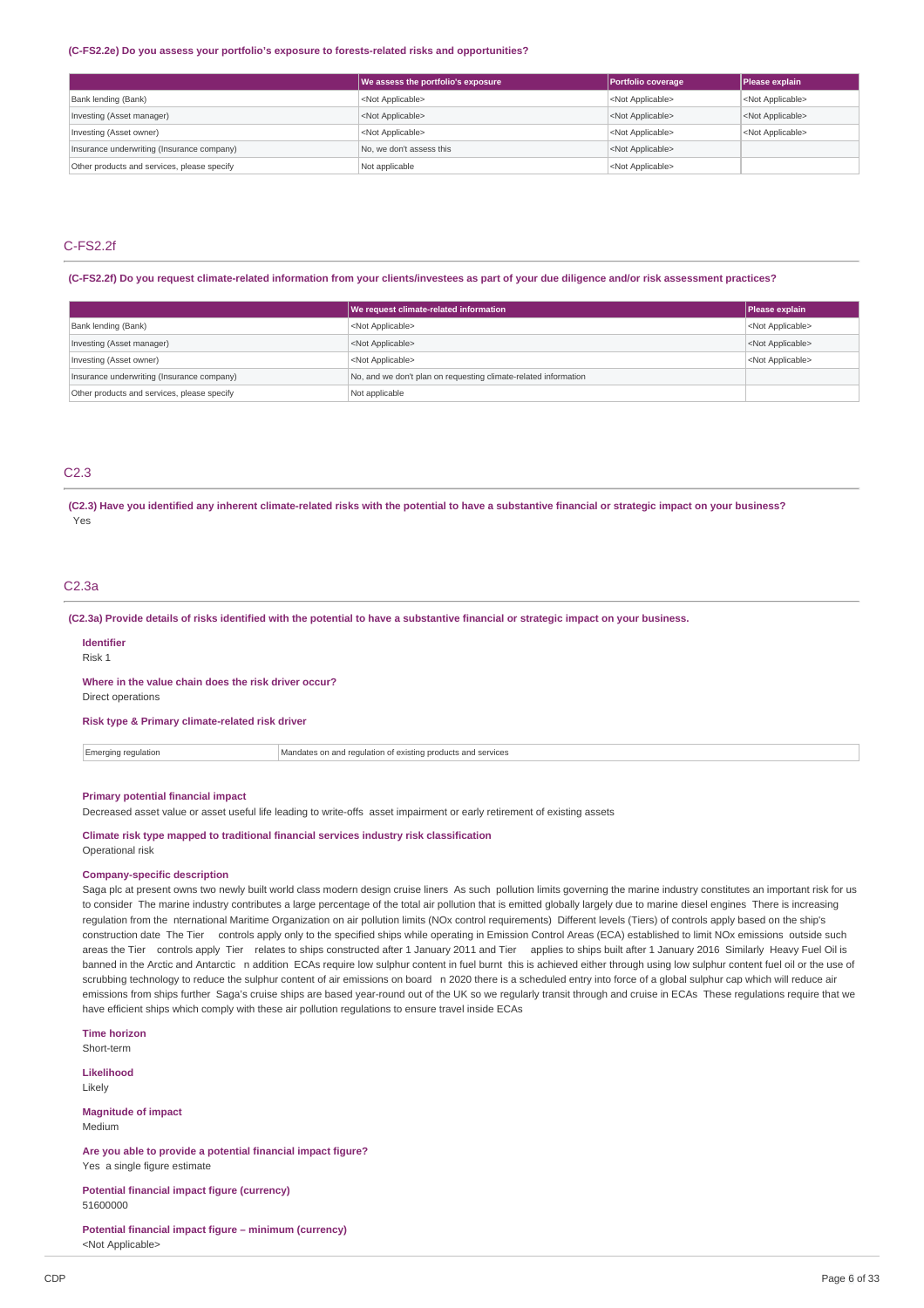#### **Potential financial impact figure – maximum (currency)** <Not Applicable>

### **Explanation of financial impact figure**

The ECAs are in key cruising areas (e g North West Europe and Canada) and the impact would be that without complying with the low sulphur fuel regulations we would not be able to cruise in popular tourist areas and sell holidays n 2020 our revenue from our Tour Operations business unit was £32 7m and £18 9m for our Cruising business unit The estimated financial implication is therefore (32 7 18 9) 51 6 million per annum

#### **Cost of response to risk**

 $\Omega$ 

#### **Description of response and explanation of cost calculation**

EXAMPLE/CASE STUDY Saga has two brand new cruise ships in its fleet the first came into operation in July 2019 and the second will start operating in July/August 2021 The new ships are designed to comply with all relevant regulations from launch and are all Tier compliant for example they are fitted with scrubbers which removes the sulphur content of air emissions We also reduce air pollution through conducting itinerary planning to conserve fuel by reducing speeds and implementation of fuel saving measures COST OF RESPONSE TO R SK CALCULAT ON The cost of management is included within business as usual therefore the cost of our response to this risk is  $0$ 

#### **Comment**

#### **Identifier** Risk 2

# **Where in the value chain does the risk driver occur?**

Direct operations

#### **Risk type & Primary climate-related risk driver**

Technology Transitioning to lower emissions technology

#### **Primary potential financial impact**

ncreased capital expenditures

**Climate risk type mapped to traditional financial services industry risk classification** Operational risk

# **Company-specific description**

Saga's cruise ships are subject to the mandatory Energy Efficiency Design ndex (EED ) standards for new ship efficiency and the complementary Ship Energy Efficiency Management Plan (SEEMP) for in-use ef iciency improvement

**Time horizon**

Short-term

#### **Likelihood** Virtually certain

#### **Magnitude of impact** Medium

**Are you able to provide a potential financial impact figure?** Yes a single figure estimate

#### **Potential financial impact figure (currency)**

51600000

#### **Potential financial impact figure – minimum (currency)**

<Not Applicable>

**Potential financial impact figure – maximum (currency)** <Not Applicable>

#### **Explanation of financial impact figure**

Ships must have a Ship Energy Efficiency Management Plan (SEEMP) and new ships an Energy Ef iciency Design ndex (EED ) otherwise they will not be able to operate n 2020 our revenue from our Tour Operations business unit was £32 7m and £18 9m for our Cruising business unit The estimated inancial implication is therefore (32 7 18 9) 51 6 million per annum

#### **Cost of response to risk**

0

#### **Description of response and explanation of cost calculation**

EXAMPLE/CASE STUDY We are managing the risk associated with increased product efficiency standards in ships through our planned replacement of our two new cruise ships the irst ship came into service in July 2019 and the second new ship will be brought into service in July/August 2021 The new ships have been designed with fuel efficiency at the heart of the process this includes the hull profile windage engine configuration which will generate power for propulsion and the hotel loads n addition the equipment and operation are considered to be as efficient as possible we are looking to reuse cooling water reduce wastewater generated the in stabilisers are being looked at to reduce drag etc As such the ships are significantly larger but are significantly more fuel-efficient on a like for like comparison The ship that came into service in July 2019 equated to a 17% reduction in emissions per passenger We look at energy saving initiatives as a standing agenda item for fleet quarterly meetings where the SEEMP is reviewed We have an nternal Saga Fleet Directive on stabiliser use which has been demonstrated to decrease fuel consumption as stabilisers are known to increase drag in the water and therefore increase fuel consumption COST OF RESPONSE TO R SK CALCULAT ON The cost of management is included within business as usual therefore the cost of our response to this risk is 0

#### **Comment**

**Identifier** Risk 3

**Where in the value chain does the risk driver occur?** Direct operations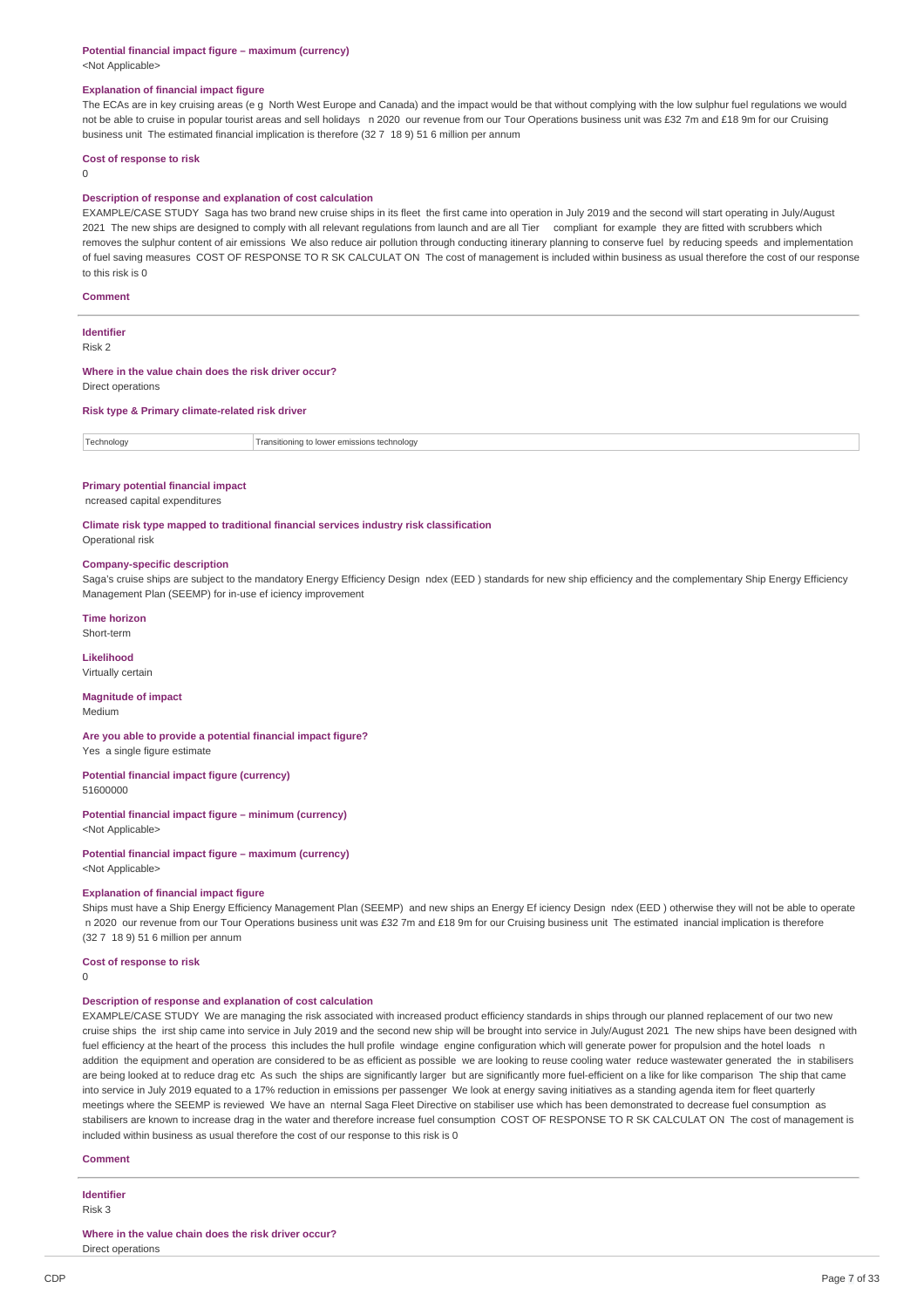Emerging regulation Enhanced emissions-reporting obligations

#### **Primary potential financial impact**

Decreased revenues due to reduced demand for products and services

### **Climate risk type mapped to traditional financial services industry risk classification** Reputational risk

### **Company-specific description**

Saga Plc is required to comply with the Streamlined Energy & Carbon Report (SECR) and also the Energy Savings Opportunity Scheme (ESOS) The former requires Saga to measure total electricity and natural gas consumption from qualifying meters and pay a levy to government on the associated climate change impact The latter requires Saga to perform mandatory assessments of energy consumption from all sources in order to identify possible conservation and/or ef iciency measures Both regulations require Saga to maintain an evidence pack in order to demonstrate compliance to the Environment Agency which provides regulatory oversight for each scheme There is a risk that inaccurate incomplete or non-auditable Saga energy data could result in non-compliance with both regulations Failure to comply with either could result in inancial penalties being applied by the Environment Agency and publication of non-compliance The Government has increased the CCL for natural gas (£ per KWh) by 20% from 2019 to 2020 From 2020 to 2021 the CCL for natural gas increased again by 15% As a result our tax liability will likely increase if we fail to act on our energy consumption

**Time horizon** Long-term

**Likelihood**

Very unlikely

#### **Magnitude of impact** Medium

**Are you able to provide a potential financial impact figure?** Yes a single figure estimate

**Potential financial impact figure (currency)** 100000

**Potential financial impact figure – minimum (currency)** <Not Applicable>

**Potential financial impact figure – maximum (currency)** <Not Applicable>

#### **Explanation of financial impact figure**

We have estimated the cost of non-compliance with CRC to be up to £50 000 and non-compliance with ESOS also to be up to £50 000

**Cost of response to risk** 20000

#### **Description of response and explanation of cost calculation**

EXAMPLES/CASE STUD ES As part of our aim to continuously improve operations to reduce any potential impact our business may have on the environment the following methods are used in order to manage risk of non-compliance with fuel/energy taxes and regulations • We have installed Automatic Meter Readers (AMR) on our electricity and natural gas meters that provide over half of all consumption data on a half-hourly basis in order to ensure the accuracy and availability of information used to prepare compliance returns • We have implemented an energy/carbon data programme that not only allows for regular monitoring reporting and analysis of energy use and emissions from buildings but also vehicles and ships We now have energy consumption data from all floors in our major buildings which allows us to measure and reduce our consumption out of hours and to identify anomalies in consumption which present improvement opportunities • We have an appointed specialist carbon and energy partner that continually manages all aspects of related compliance efforts on our behalf n addition we commissioned this partner to trial a building management system optimisation project to better manage and reduce the energy consumption of one of our highest consuming buildings thereby reducing our CRC liability COST OF RESPONSE TO R SK CALCULAT ON £20 000 per annum associated with compliance

#### **Comment**

**Identifier** Risk 4

#### **Where in the value chain does the risk driver occur?**

Direct operations

**Risk type & Primary climate-related risk driver**

Acute physical **Increased severity and frequency of extreme weather events such as cyclones and floods** 

# **Primary potential financial impact**

ncreased indirect (operating) costs

**Climate risk type mapped to traditional financial services industry risk classification** Operational risk

#### **Company-specific description**

The PCC AR5 projects a likely increase of peak wind intensities and increased near-storm precipitation in future tropical cyclones This is relevant to Saga because bad weather can impact cruising and can often mean cancelled ports and amended cruise itineraries or on rare occasions a delay to the start and end of a cruise This results in decreased customer satisfaction and would increase cost and emissions through increased use of fuel Over winter a port closure can occur on average once a month due to weather and sometimes this weather will impact more than one port On average we expect (and prepare for) a cruise itinerary to be impacted by a weather event every two years (as was the case in 2016 when we extended a cruise by 24 hours and delayed the start of one by 24 hours due to weather - we experienced a similar situation in 2014 )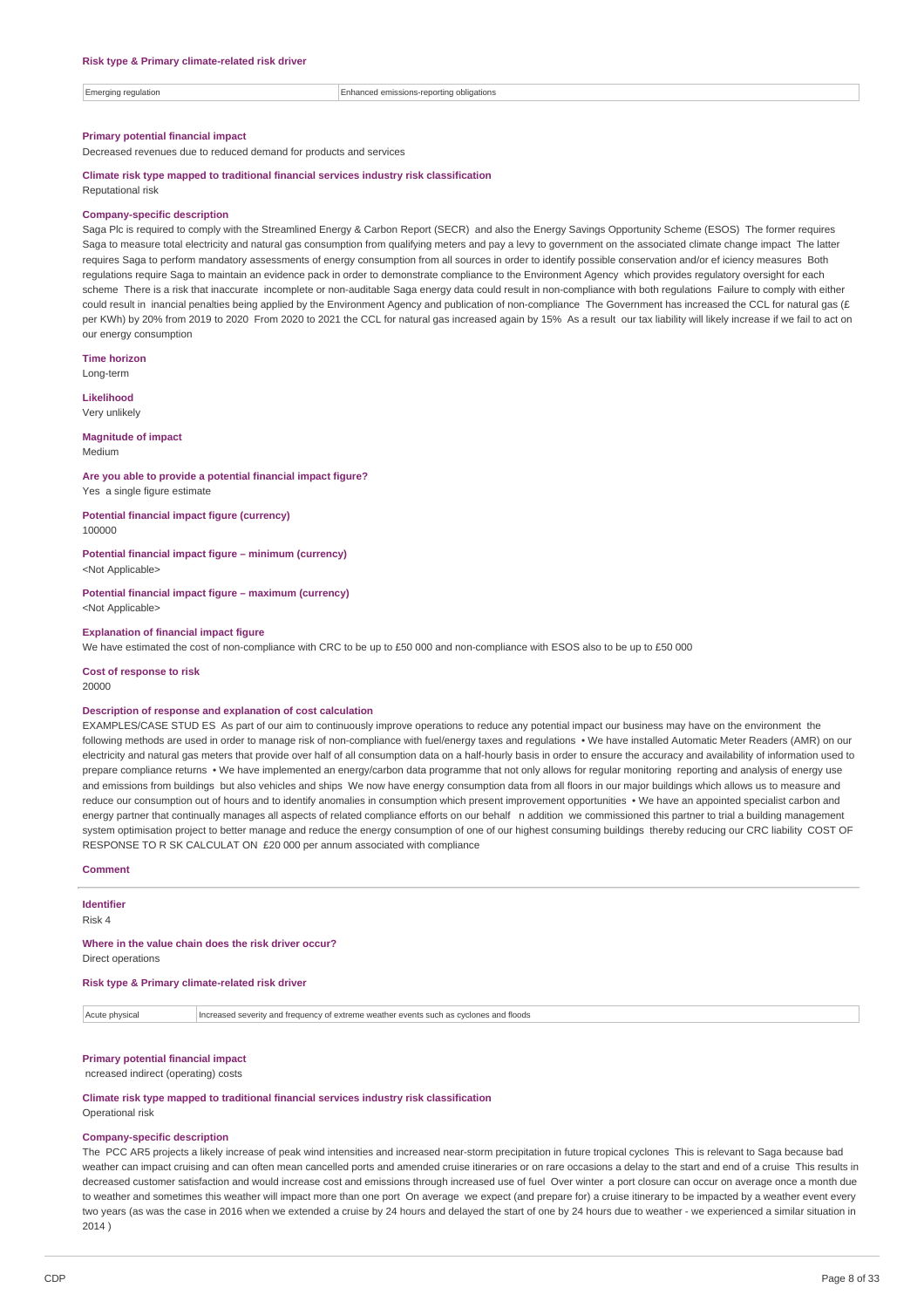#### **Time horizon** Medium-term

**Likelihood** More likely than not

**Magnitude of impact**

Medium

**Are you able to provide a potential financial impact figure?** Yes a single figure estimate

**Potential financial impact figure (currency)** 200000

# **Potential financial impact figure – minimum (currency)**

<Not Applicable>

**Potential financial impact figure – maximum (currency)** <Not Applicable>

#### **Explanation of financial impact figure**

The estimated financial impact of this risk depends on the ship/number of passengers the cost of cruise the duration of delay etc but in general for each 24-hour delay it is a non-revenue day and a pro-rata refund day A delay of 24 hours can cost over £200 000

**Cost of response to risk** 200000

### **Description of response and explanation of cost calculation**

EXAMPLE/ CASE STUDY We manage this risk through planning and by building in some capacity for route changes and contingency We also monitor the weather using dedicated meteorological software and we use shipping forecasts By monitoring the weather we can make strategic contingency decisions to avoid the impact to end and start of cruise where possible COST OF RESPONSE TO R SK CALCULAT ON Cost of the Marine Operations/Planning team is around 200k pa 3 FTE employees

#### **Comment**

**Identifier**

Risk 5

**Where in the value chain does the risk driver occur?**

Direct operations

**Risk type & Primary climate-related risk driver**

Market **Increased cost of raw materials** 

#### **Primary potential financial impact**

ncreased capital expenditures

**Climate risk type mapped to traditional financial services industry risk classification** Market risk

#### **Company-specific description**

The Group is affected by the price volatility of certain commodities for example our activities require the ongoing purchase of fuel and gas oil to sail our cruise ships and therefore we require a continuous supply of fuel and gas oil

**Time horizon** Medium-term

**Likelihood**

About as likely as not

### **Magnitude of impact**

High

**Are you able to provide a potential financial impact figure?**

Yes a single figure estimate

**Potential financial impact figure (currency)** 100000000

# **Potential financial impact figure – minimum (currency)**

<Not Applicable>

**Potential financial impact figure – maximum (currency)** <Not Applicable>

### **Explanation of financial impact figure**

Estimated financials here are very difficult ultimately we could end up paying more for fuel and if there is no availability it could hamper our operation and the areas we cruise with our existing ships Estimated impact of this risk could be as high as £100 million

**Cost of response to risk**

 $\Omega$ 

# **Description of response and explanation of cost calculation**

The volatility in the price of fuel and gas oil has led to the decision to enter into commodity fuel and gas oil swap contracts on a relevant Platts index The commodity swap is traded prior to a launch of a new brochure so that the costs of fuel are reasonably fixed The hedge is only a paper transaction and so volatility in pricing can still occur if actual quantities are different from hedged quantities (however as the itineraries are known in advance we have a reasonable view of required quantities at the time of brochure launch) These contracts are expected to reduce the volatility attributable to price fluctuations of fuel and gas oil Managing the price volatility of forecast oil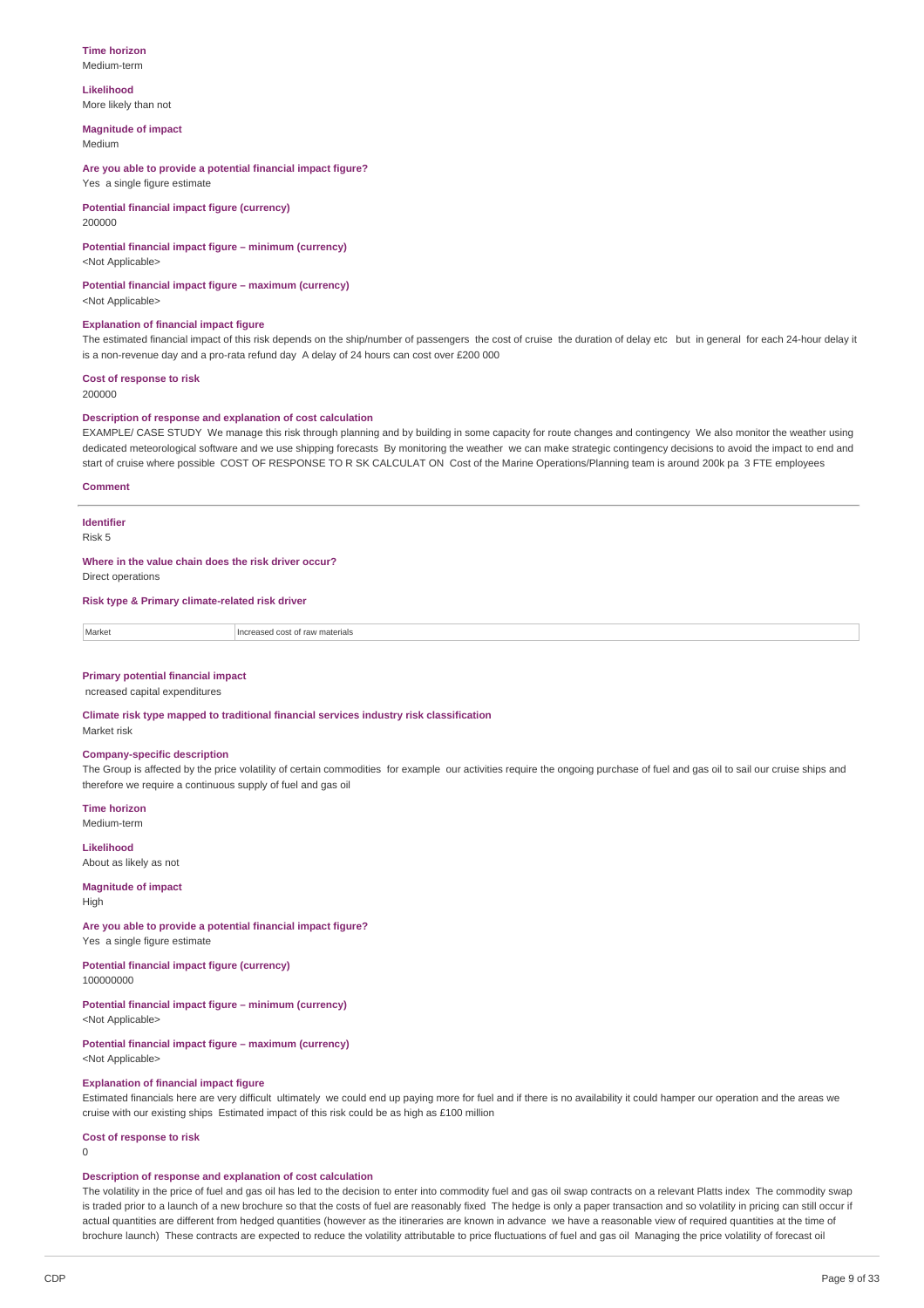purchases is in accordance with the risk management strategy outlined by the Board of Directors n addition all commodity hedging is approved by the Group Treasury committee and in accordance with the Group Treasury policy t requires approval by the Group CFO COST OF RESPONSE TO R SK CALCULAT ON The cost of management is included in business as usual and therefore is 0

#### **Comment**

# C2.4

**(C2.4) Have you identified any climate-related opportunities with the potential to have a substantive financial or strategic impact on your business?** Yes

# C2.4a

**(C2.4a) Provide details of opportunities identified with the potential to have a substantive financial or strategic impact on your business.**

**Identifier**

Opp1

**Where in the value chain does the opportunity occur?** Direct operations

#### **Opportunity type**

Resource ef iciency

**Primary climate-related opportunity driver**

Move to more efficient buildings

**Primary potential financial impact** Reduced indirect (operating) costs

### **Company-specific description**

Our obligation to comply with ESOS legislation every 4 years in the UK brings with it an opportunity to reduce our energy expenditure through analysis of consumption data and subsequent evaluation of energy ef iciency and conservation opportunities – particularly within our buildings These actions provide us with the required data and information to be able to establish the business case for any possible investment in technological or behavioural interventions that could not only reduce our energy bills but also our associated emissions The last ESOS reporting year was in 2019 and we continue to review the opportunities identified

**Time horizon**

Long-term

**Likelihood** Very likely

**Magnitude of impact** Low

**Are you able to provide a potential financial impact figure?** Yes a single figure estimate

**Potential financial impact figure (currency)** 645000

**Potential financial impact figure – minimum (currency)** <Not Applicable>

**Potential financial impact figure – maximum (currency)** <Not Applicable>

#### **Explanation of financial impact figure**

The ESOS-compliant audits identified a signi icant opportunity to improve the ef iciency of our portfolio These audits identi ied total annual savings of £145 000 at an investment of £645 000 with a payback period of 4 45 years

# **Cost to realize opportunity**

20000

# **Strategy to realize opportunity and explanation of cost calculation**

As part of our aim to continuously improve operations to reduce any potential environmental impact the following methods are used by Saga in order to manage opportunities from fuel/energy taxes and regulations • We have installed Automatic Meter Readers (AMR) on our electricity and natural gas meters that provide over half of all consumption data on a half-hourly basis Data is regularly analysed in order to optimize building systems and highlight areas for improvement (e g in shutdown procedures or performance of specific plant) • We implemented an energy/carbon data programme that not only allows for regular monitoring reporting and analysis of energy use and emissions from buildings but also vehicles and ships . Our chosen route to ESOS compliance within our buildings involves energy audits at selected sites every 4 years We have conducted such surveys in the past that produced valuable recommendations for energy projects For example as a result of the 2019 ESOS findings we installed voltage optimisation to help save energy costs and cut carbon at our three largest sites We have also invested in loor-level sub metering at key sites EXAMPLE/ CASE STUDY We implemented a Collaborative Asset Performance Programme in collaboration with our energy and carbon consultant at Enbrook Park to deliver quick win low-cost building optimisation through a combination of technology and people COST TO REAL SE OPPORTUN TY CALCULAT ON Approximate cost for external consultancies support on ESOS is £20 000

**Comment**

**Identifier** Opp2

**Where in the value chain does the opportunity occur?**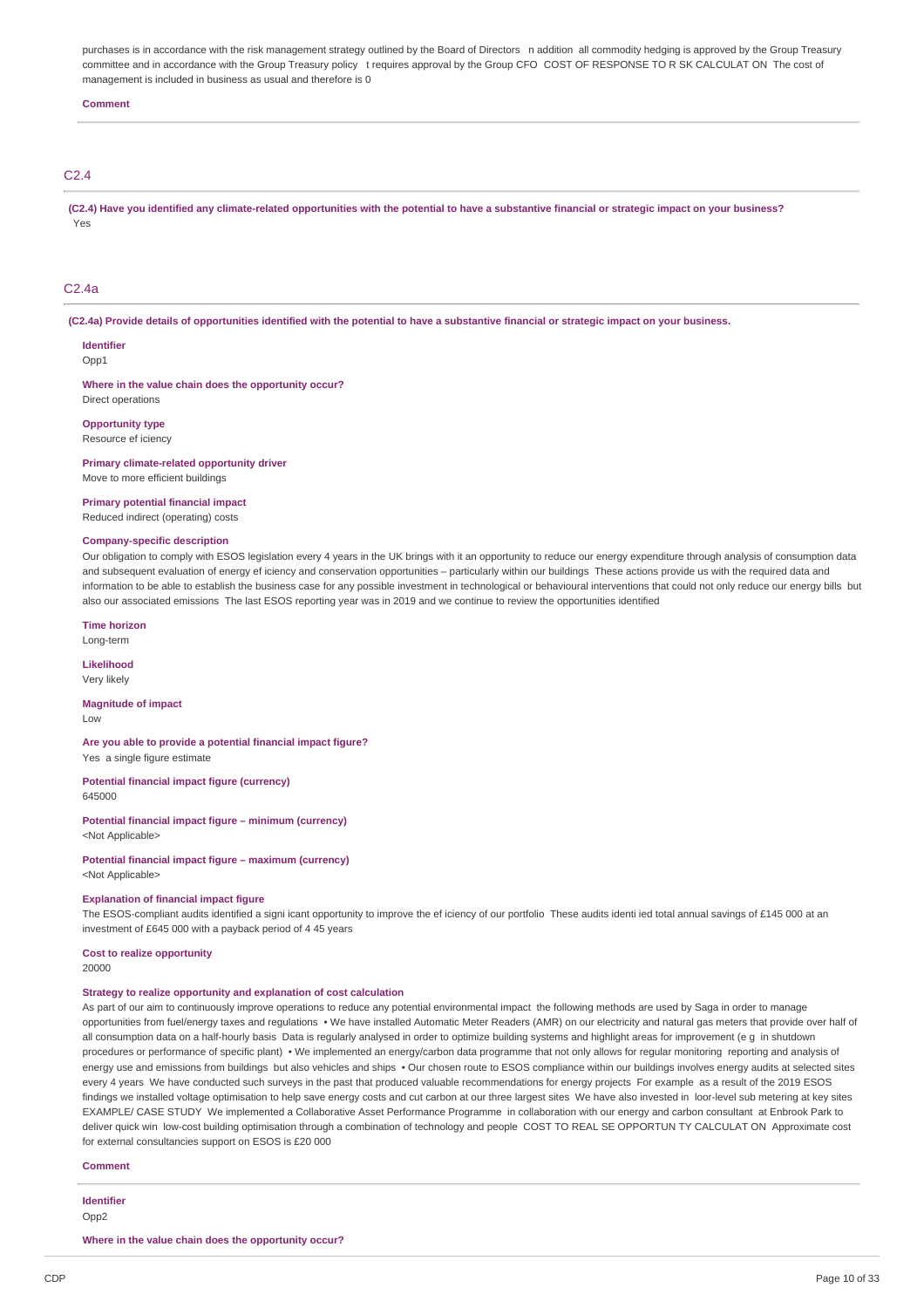#### Direct operations

**Opportunity type**

Products and services

# **Primary climate-related opportunity driver**

Development of climate adaptation resilience and insurance risk solutions

# **Primary potential financial impact**

ncreased revenues resulting from increased demand for products and services

#### **Company-specific description**

Climate change is producing more extreme weather patterns and more intense storm events n the UK it is likely that more properties will be hit by surface water (pluvial) flooding over the next 25 years than by 'traditional' river (fluvial) looding and most of these will be affected for the first time The average expected pay out for each domestic flood claim in the UK is £50 000 Saga provides lood risk insurance as part of its general household policy and therefore increased flooding could potentially lead to increased demand for this service

**Time horizon** Short-term

**Likelihood** About as likely as not

**Magnitude of impact**

Medium

**Are you able to provide a potential financial impact figure?**

No we do not have this figure

**Potential financial impact figure (currency)** <Not Applicable>

# **Potential financial impact figure – minimum (currency)**

<Not Applicable>

### **Potential financial impact figure – maximum (currency)**

<Not Applicable>

### **Explanation of financial impact figure**

Saga provides flood risk insurance only as part of its general household policy so it is not possible to split out data other than claim data relating to floods

### **Cost to realize opportunity**

 $\theta$ 

#### **Strategy to realize opportunity and explanation of cost calculation**

One of our key strategic focuses is around expanding our insurance footprint insurance is the most signi icant part of the Saga Group and an excellent operation However we still have a relatively small share of the over 50s market in the UK and we can expand our footprint by providing insurance products sourced through a panel of suppliers

#### **Comment**

**Identifier**

Opp3

**Where in the value chain does the opportunity occur?** Direct operations

**Opportunity type**

Products and services

#### **Primary climate-related opportunity driver** Shift in consumer preferences

#### **Primary potential financial impact**

ncreased revenues resulting from increased demand for products and services

### **Company-specific description**

n order to maintain our trusted brand attract investment and appeal to new customers we must continue with our strategic priority to put innovation at the centre of the business This allows us to develop products and services based on customer needs both now and in the future For example our high-quality award-winning Travel business is at the core of Saga and it is from these origins that the business has evolved Within this sector awareness of sustainable vacations is increasing and more destinations are seeking to lessen the environmental impacts of rising visitor numbers Research conducted by Populus as early as 2008 found that 78% of adults said they would find it useful to have information on the carbon impact of their holiday 78% also said this and other environmental impacts would influence their choice of holiday According to the WorldWatch nstitute sustainable tourism now accounts for an estimated 1% of all tourism operations As well as it being our responsibility to promote forms of tourism that maximise rather than detract from environmental quality there is also an opportunity to develop new products that capitalise on increasing demand for sustainable products and services in this area

**Time horizon** Medium-term

**Likelihood** More likely than not

**Magnitude of impact** Medium

**Are you able to provide a potential financial impact figure?** No we do not have this figure

**Potential financial impact figure (currency)** <Not Applicable>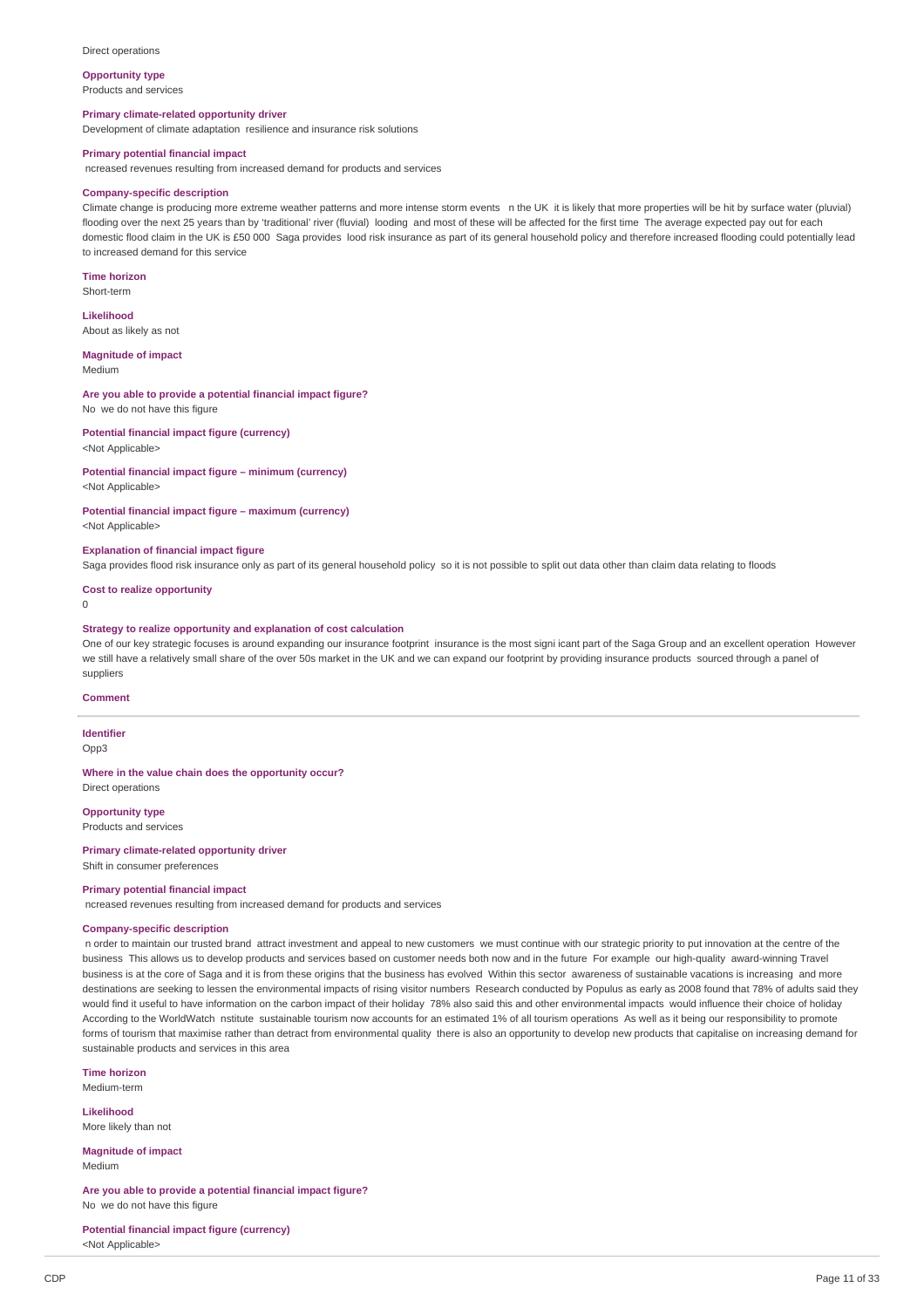#### **Potential financial impact figure – minimum (currency)** <Not Applicable>

**Potential financial impact figure – maximum (currency)** <Not Applicable>

#### **Explanation of financial impact figure**

There are too many variables to estimate a financial implication at present

#### **Cost to realize opportunity**

 $\Omega$ 

#### **Strategy to realize opportunity and explanation of cost calculation**

t is one of Saga's strategic priorities to put innovation at the centre of the business through dedicated innovation teams at both group-level and in each business area and through a culture of fostering and rewarding innovation We continually enhance our understanding of our customers to provide products and services they want This includes • Sophisticated analysis of our proprietary Group Marketing Database i e through customer segmentation and propensity modelling • Direct interaction with our customers to build strong relationships and listen to their needs • Online product feedback i e through the 'My Saga Holiday' portal Travel customers can give their holiday a star rating share opinions/tips and images/video EXAMPLE/CASE STUDY Saga Plc supports the international sustainable tourism voluntary certification scheme developed by ABTA known as 'Travelife' Hotels and accommodation providers can apply for certification that assesses them on four categories management environment community and supply chain successful applicants can display the Travelife logo Saga reproduces this logo in its brochures along with a brief description of the scheme This improves how informed customers feel about their choices making them more likely to book a holiday COST TO REAL SE OPPORTUN TY CALCULAT ON Time taken for staff maintain up-to-date database to inform Travelife status of all hotels and accommodation providers in our travel brochures is part of our business as usual therefore the cost to realise this opportunity is zero

**Comment**

#### C3. Bus ness Strategy

# C3.1

**(C3.1) Have climate-related risks and opportunities influenced your organization's strategy and/or financial planning?** Yes and we have developed a low-carbon transition plan

### C3.1a

**(C3.1a) Is your organization's low-carbon transition plan a scheduled resolution item at Annual General Meetings (AGMs)?**

|       | Its your low-carbon transition plan a scheduled resolution item at AGMs?             |  |
|-------|--------------------------------------------------------------------------------------|--|
| Row 1 | No, but we intend it to become a scheduled resolution item within the next two vears |  |

### C3.2

**(C3.2) Does your organization use climate-related scenario analysis to inform its strategy?** No but we anticipate using qualitative and/or quantitative analysis in the next two years

### C3.2b

**(C3.2b) Why does your organization not use climate-related scenario analysis to inform its strategy?**

 Climate-related scenario analysis is not currently used to inform business strategy as we still need to undertake rigorous analysis to understand how it may impact certain business divisions at a detailed scale However regulatory horizon scanning is undertaken to inform business decisions For example the two new cruise ships were built in compliance with current shipping regulations to ensure they can continue to be operational in the future As we continue to identify and manage climate-related risks and opportunities for our business and as per government legislation we will be implementing the TCFD framework next year We will integrate this framework into our current governance structures to inform business strategy moving forward

# C3.3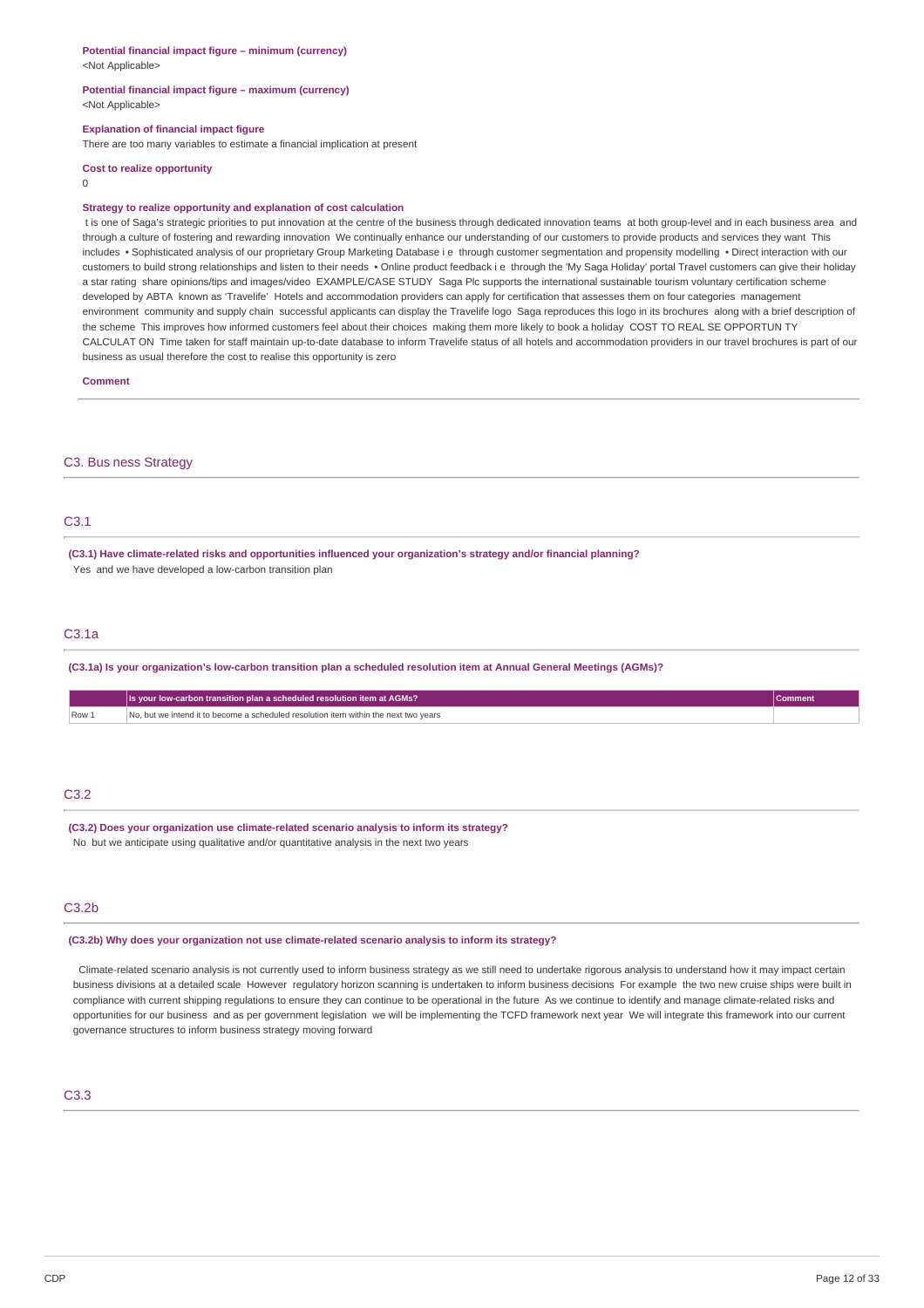### **(C3.3) Describe where and how climate-related risks and opportunities have influenced your strategy.**

|                                             | related risks<br>and<br>opportunities<br>influenced<br>your strategy<br>in this area? | Have climate- Description of influence                                                                                                                                                                                                                                                                                                                                                                                                                                                                                                                                                                                                                                                                                                                                                                                                                                                                                                                                                                                                                                                                                                                                                                                                                                                                 |
|---------------------------------------------|---------------------------------------------------------------------------------------|--------------------------------------------------------------------------------------------------------------------------------------------------------------------------------------------------------------------------------------------------------------------------------------------------------------------------------------------------------------------------------------------------------------------------------------------------------------------------------------------------------------------------------------------------------------------------------------------------------------------------------------------------------------------------------------------------------------------------------------------------------------------------------------------------------------------------------------------------------------------------------------------------------------------------------------------------------------------------------------------------------------------------------------------------------------------------------------------------------------------------------------------------------------------------------------------------------------------------------------------------------------------------------------------------------|
| Products<br>and<br>services                 | Yes                                                                                   | DESCRIPTION OF HOW STRATEGY HAS BEEN INFLUENCED AND TIME HORIZON: Reputational risks associated with not adequately managing our environmental impact and<br>failing to promote sustainable tourism are driving an opportunity to develop new sustainable products and services. This risk can have an impact in the short-term as defined earlier in<br>our disclosure. CASE STUDY: The magnitude of the impact of climate-related risks and opportunities on our products and services has the potential to be significant. We have therefore<br>constructed two new and much larger cruise ships. The first of which came into service in July 2019 and the second which will come into service in July/August 2021. The former ship<br>has equated to a 17% reduction in emissions per passenger emissions . The new ships are designed to comply with all relevant environmental requlation, providing our customers with a<br>more sustainable travel alternative.                                                                                                                                                                                                                                                                                                                               |
| Supply<br>chain<br>and/or<br>value<br>chain | Yes                                                                                   | DESCRIPTION OF HOW STRATEGY HAS BEEN INFLUENCED AND TIME HORIZON: Climate-related risks relating to changing market signals and abrupt shifts in raw material costs<br>could significantly impact our supply chain in the medium-term as defined earlier in our response. CASE STUDY: The magnitude of this impact has the potential to be significant. To<br>manage this, we have entered into commodity fuel and gas oil swat contracts so that the costs of fuel can be reasonably fixed.                                                                                                                                                                                                                                                                                                                                                                                                                                                                                                                                                                                                                                                                                                                                                                                                           |
| Investment Yes<br>in R&D                    |                                                                                       | DESCRIPTION OF HOW STRATEGY HAS BEEN INFLUENCED AND TIME HORIZON: Exposure to climate-related requlatory risks has the potential to impact our operations and<br>reputation in the short-term as defined earlier in our response. As a result of climate-related risks including acute weather events influencing our strategy, we must invest in new<br>technology to mitigate these risks. CASE STUDY: The magnitude of the impact of climate-related risks and opportunities on our investment in new technology is high. For example, we<br>invested in the development of two new cruise ships; the first ship was brought into service in July 2019 and the second will come into service in July/August 2021. They were designed<br>with fuel efficiency at the heart of the process, this includes the hull profile, windage, engine configuration which will generate power for propulsion and the hotel loads. In addition, the<br>equipment and operation are considered to be as efficient as possible, we are looking to reuse cooling water, reduce waste-water generated, the fin stabilisers are being looked at to<br>reduce drag etc. As such, the first ship which has already come into service has shown to have equated to a 17% reduction in emissions per passenger emissions. |
| Operations Yes                              |                                                                                       | DESCRIPTION OF HOW STRATEGY HAS BEEN INFLUENCED AND TIME HORIZON: Climate-related risks could impact our operations in the short-term as defined in our response.<br>For example, physical impacts of climate change such as acute weather events have the potential to disrupt our cruise ship itinerary. These one-off events are also likely to increase with<br>global warming. CASE STUDY: The magnitude of the impact of this has the potential to be significant. To mitigate the impact, our two new cruise ships have been designed to be able to<br>visit more areas, therefore minimising the disruption to our operations. We also monitor the weather using dedicated meteorological software and we use shipping forecasts. By<br>monitoring the weather, we can make strategic contingency decisions to avoid the impact to end and start of cruises where possible.                                                                                                                                                                                                                                                                                                                                                                                                                    |

### C3.4

### **(C3.4) Describe where and how climate-related risks and opportunities have influenced your financial planning.**

| <b>Financial</b><br> planning <br>lelements<br>that have<br>l been | <b>Description of influence</b>                                                                                                                                                                           |
|--------------------------------------------------------------------|-----------------------------------------------------------------------------------------------------------------------------------------------------------------------------------------------------------|
| linfluenced                                                        |                                                                                                                                                                                                           |
| Row Revenues                                                       | DESCRIPTION ON THE IMPACT ON FINANCIAL PLANNING PROCESS: Reputational risks associated with not adequately managing our environmental impact and failing to promote                                       |
| Direct costs                                                       | sustainable tourism are driving an opportunity to develop new sustainable products and services. This has the potential to significantly impact the demand for Saga's products and services and           |
| Capital                                                            | in turn revenues. In 2019 we brought into service a new and much larger cruise ship, and another one will be brought into service in July/August 2021. These ships have been designed to be               |
|                                                                    | expenditures much more fuel-efficient. Our analysis has shown that the first ship to come into service has equated to a 17% reduction in emissions per passenger emissions. The new ships are designed to |
|                                                                    | comply with all relevant environmental regulation, providing our customers with a more sustainable travel alternative. TIME HORIZON: The development of the new energy efficient cruise ships             |
|                                                                    | has impacted our business in the short-term due to the capital expenditures required in their construction. In the future however, we expect to recoup these costs through increased revenues             |
|                                                                    | and operating cost savings.                                                                                                                                                                               |

# C3.4a

**(C3.4a) Provide any additional information on how climate-related risks and opportunities have influenced your strategy and financial planning (optional).**

# C-FS3.6

**(C-FS3.6) Are climate-related issues considered in the policy framework of your organization?** No

### C-FS3.6c

**(C-FS3.6c) Why are climate-related issues not considered in the policy framework of your organization?**

This is an open text question with a limit of 5 000 characters Please note that when copying from another document into the ORS formatting is not retained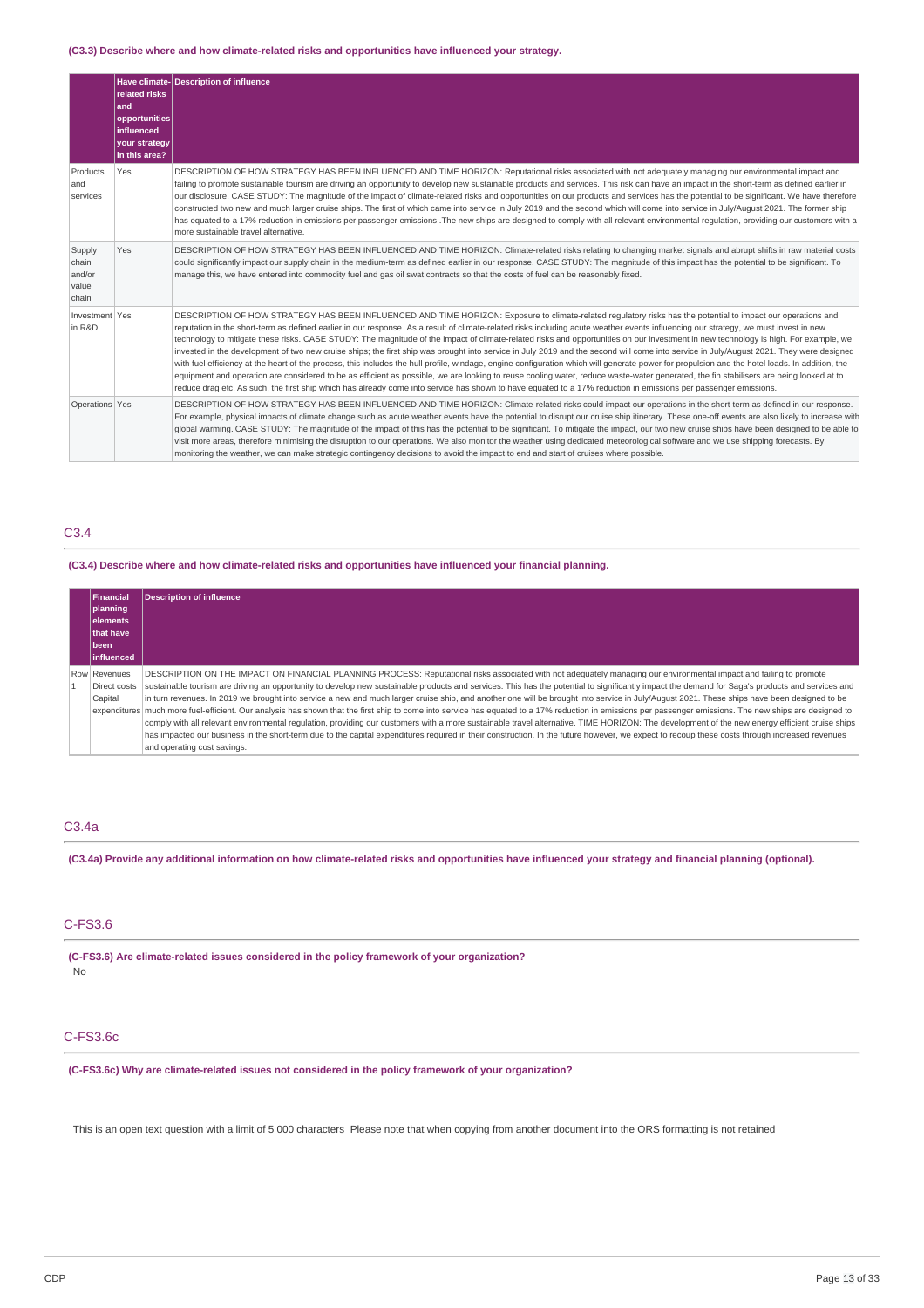# C4.1

**(C4.1) Did you have an emissions target that was active in the reporting year?** Absolute target

### C4.1a

**(C4.1a) Provide details of your absolute emissions target(s) and progress made against those targets.**

**Target reference number** Abs 1 **Year target was set** 2019

**Target coverage**

Company-wide

**Scope(s) (or Scope 3 category)** Scope 1 2 (location-based)

### **Base year**

2018

**Covered emissions in base year (metric tons CO2e)** 98306 54

**Covered emissions in base year as % of total base year emissions in selected Scope(s) (or Scope 3 category)**

100

**Target year** 2030

**Targeted reduction from base year (%)**

 $30$ 

**Covered emissions in target year (metric tons CO2e) [auto-calculated]** 68814 578

**Covered emissions in reporting year (metric tons CO2e)** 37840

**% of target achieved [auto-calculated]** 205 027186729727

**Target status in reporting year** Underway

# **Is this a science-based target?**

Yes we consider this a science-based target but it has not been approved by the Science-Based Targets initiative

**Target ambition**

Well-below 2°C aligned

# **Please explain (including target coverage)**

We set a science-based target for our scope 1&2 emissions as this is where our most material emissions are (currently 98% of our emissions scope 1 2&3) The overall increase in emissions is largely due to an increase in marine fuel due to the purchasing of a new ship 'Spirit of Discovery' We expect to see a reduction in emissions as we move to this more efficient ship

## C4.2

**(C4.2) Did you have any other climate-related targets that were active in the reporting year?** No other climate-related targets

# C4.3

**(C4.3) Did you have emissions reduction initiatives that were active within the reporting year? Note that this can include those in the planning and/or implementation phases.**

Yes

C4.3a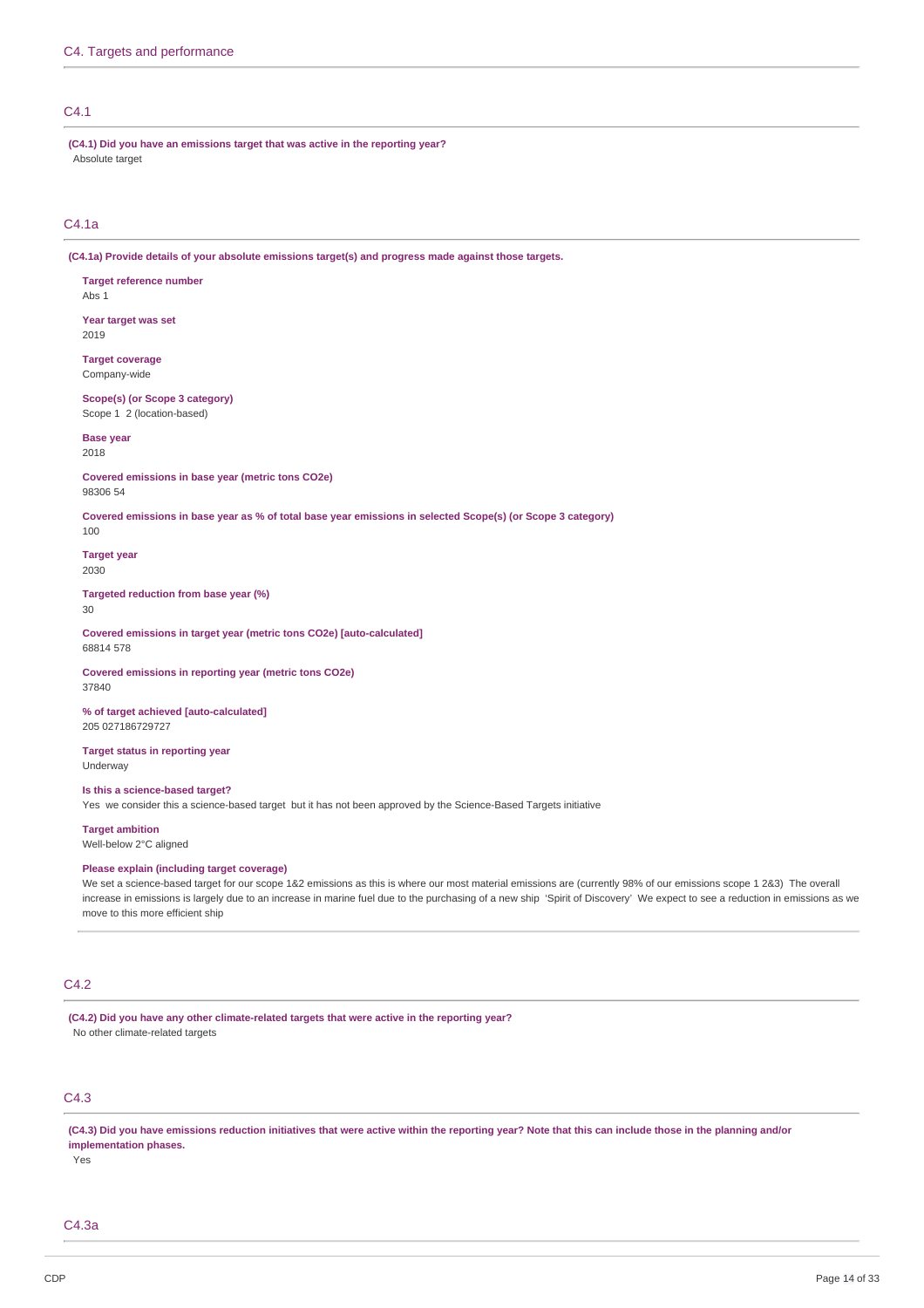#### **(C4.3a) Identify the total number of initiatives at each stage of development, and for those in the implementation stages, the estimated CO2e savings.**

|                          | Number of initiatives | Total estimated annual CO2e savings in metric tonnes CO2e (only for rows marked *) |
|--------------------------|-----------------------|------------------------------------------------------------------------------------|
| Under investigation      |                       |                                                                                    |
| To be implemented        |                       |                                                                                    |
| Implementation commenced |                       |                                                                                    |
| Implemented              |                       | 942                                                                                |
| Not to be implemented    |                       |                                                                                    |

# C4.3b

**(C4.3b) Provide details on the initiatives implemented in the reporting year in the table below.**

#### **Initiative category & Initiative type**

| Building Energy Management Systems (BEMS)<br>Energy efficiency in buildings |  |  |  |
|-----------------------------------------------------------------------------|--|--|--|
|-----------------------------------------------------------------------------|--|--|--|

#### **Estimated annual CO2e savings (metric tonnes CO2e)**

942

#### **Scope(s)**

Scope 1 Scope 2 (location-based)

#### **Voluntary/Mandatory**

Voluntary

**Annual monetary savings (unit currency – as specified in C0.4)** 420489

**Investment required (unit currency – as specified in C0.4)** 20000

#### **Payback period**

<1 year

**Estimated lifetime of the initiative**

3-5 years

# **Comment**

This is part of our ongoing Energy efficiency programme to reduce electricity and natural gas consumption in our buildings This included an effective shutdown programme in response to the ongoing lockdowns and reduced occupancy in 2020 All unoccupied floors were isolated and appropriate HVAC turned off The Smart Buildings programme also gave the visibility required to ensure plant was turned off effectively and not running out of hours 332 tCO2e of natural gas emissions was saved as well as 610 tCO2e electricity emissions (332 610 = 942 tCO2e)

### C4.3c

#### **(C4.3c) What methods do you use to drive investment in emissions reduction activities?**

| Method               | Comment                                                                                                                                                                                                         |
|----------------------|-----------------------------------------------------------------------------------------------------------------------------------------------------------------------------------------------------------------|
| Compliance with      | Saga is required to comply with the Energy Savings Opportunity Scheme (ESOS) in the UK which requires participants to carry out ESOS assessments every 4 years. These assessments                               |
| regulatory           | are audits of the energy used by our buildings and transport to identify cost-effective energy saving measures. The ESOS audits conducted in 2019 identified a significant opportunity to                       |
|                      | requirements/standards improve the efficiency of our portfolio. Saga will also have to respond to Streamline Energy and Carbon Reporting (SECR) compliance in the UK in the next annual report as well as state |
|                      | reduction projects and opportunities.                                                                                                                                                                           |
| Dedicated budget for | For the past 2 years we have been working with an external sustainability consultancy to maximise the efficiency of energy in our buildings. These savings have been achieved through                           |
| energy efficiency    | number of BMS control interventions, related to plant schedules and optimising heating and cooling plant on our key assets.                                                                                     |

#### C4.5

**(C4.5) Do you classify any of your existing goods and/or services as low-carbon products or do they enable a third party to avoid GHG emissions?** No

# C5. Em ss ons methodo ogy

# C5.1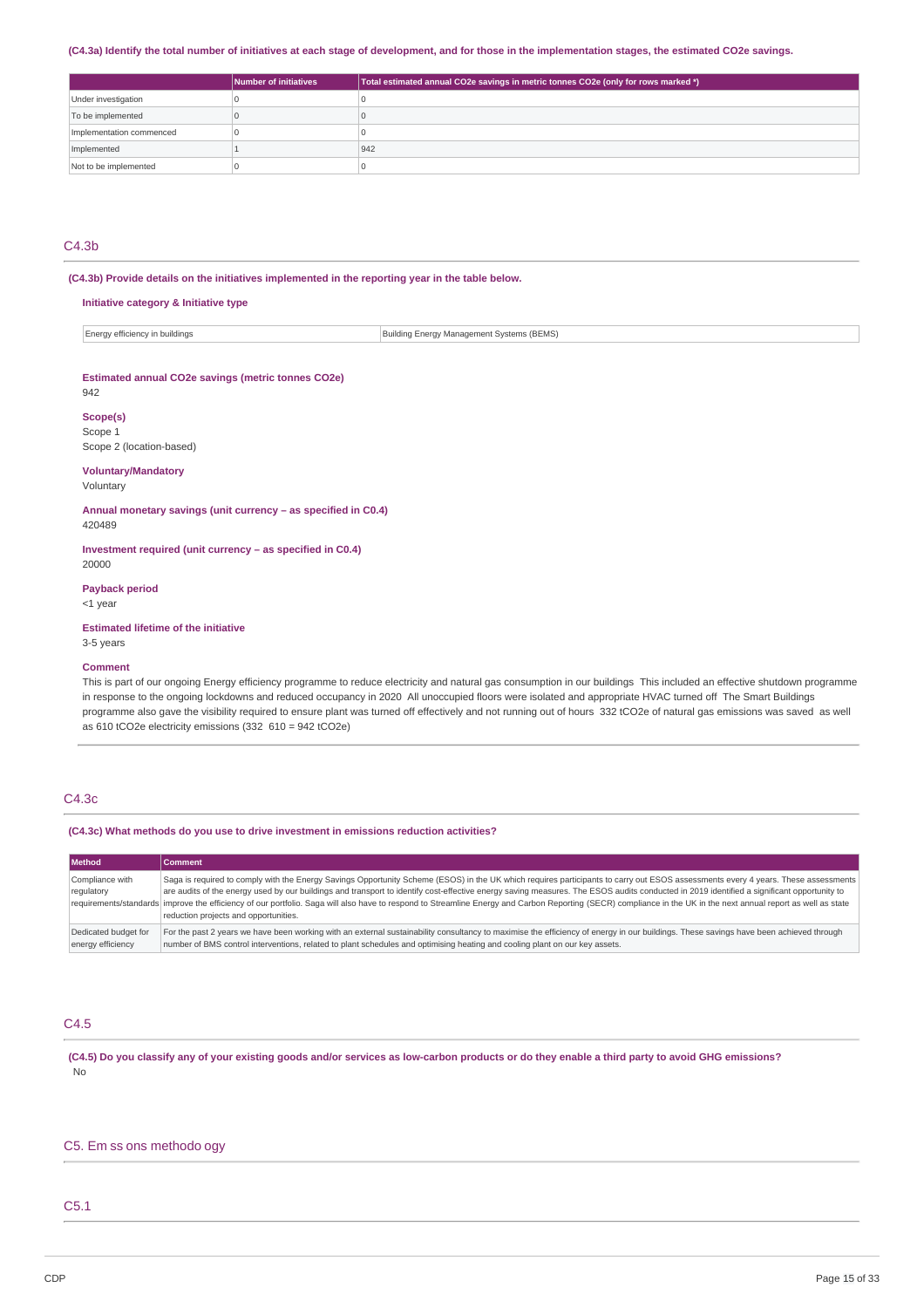### **(C5.1) Provide your base year and base year emissions (Scopes 1 and 2).**

#### **Scope 1**

**Base year start**

February 1 2014

**Base year end** January 31 2015

**Base year emissions (metric tons CO2e)** 104735

**Comment**

**Scope 2 (location-based)**

**Base year start** February 1 2014

**Base year end** January 31 2015

**Base year emissions (metric tons CO2e)** 7038

**Comment**

#### **Scope 2 (market-based)**

**Base year start** February 1 2014

**Base year end** January 31 2015

**Base year emissions (metric tons CO2e)** 7038

**Comment**

### C5.2

**(C5.2) Select the name of the standard, protocol, or methodology you have used to collect activity data and calculate emissions.** The Greenhouse Gas Protocol A Corporate Accounting and Reporting Standard (Revised Edition)

### C6. Em ss ons data

# C6.1

**(C6.1) What were your organization's gross global Scope 1 emissions in metric tons CO2e?**

**Reporting year**

**Gross global Scope 1 emissions (metric tons CO2e)** 36187

**Start date** <Not Applicable>

**End date** <Not Applicable>

### **Comment**

# C6.2

**(C6.2) Describe your organization's approach to reporting Scope 2 emissions.**

### **Row 1**

**Scope 2, location-based** We are reporting a Scope 2 location-based figure

# **Scope 2, market-based**

We are reporting a Scope 2 market-based igure

#### **Comment**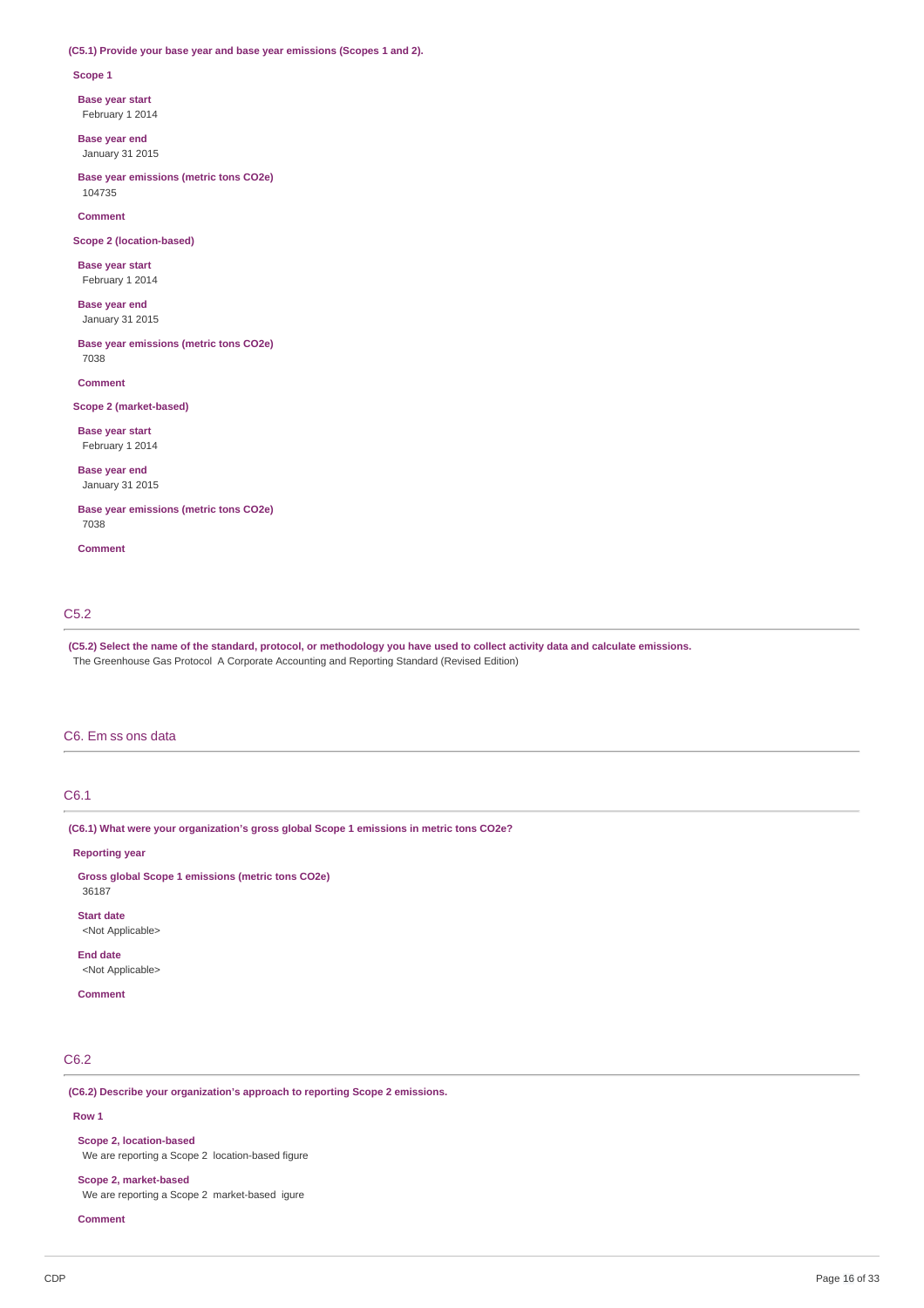### C6.3

**(C6.3) What were your organization's gross global Scope 2 emissions in metric tons CO2e?**

#### **Reporting year**

**Scope 2, location-based**

1654

**Scope 2, market-based (if applicable)**

8

**Start date**

<Not Applicable>

**End date**

<Not Applicable>

**Comment**

# C6.4

No

**(C6.4) Are there any sources (e.g. facilities, specific GHGs, activities, geographies, etc.) of Scope 1 and Scope 2 emissions that are within your selected reporting boundary which are not included in your disclosure?**

# C6.5

**(C6.5) Account for your organization's gross global Scope 3 emissions, disclosing and explaining any exclusions.**

**Purchased goods and services**

**Evaluation status** Relevant not yet calculated

**Metric tonnes CO2e** <Not Applicable>

**Emissions calculation methodology**

<Not Applicable>

**Percentage of emissions calculated using data obtained from suppliers or value chain partners**

<Not Applicable>

## **Please explain**

The emissions from purchased goods and services acquired by Saga in the reporting year are a relevant source of emissions as they do contribute significantly to our anticipated Scope 3 emissions There is also potential for emissions reduction activity We have not yet calculated emissions from this source

**Capital goods**

**Evaluation status**

Relevant not yet calculated

**Metric tonnes CO2e** <Not Applicable>

#### **Emissions calculation methodology**

<Not Applicable>

**Percentage of emissions calculated using data obtained from suppliers or value chain partners**

<Not Applicable>

# **Please explain**

The emissions from the extraction production and transportation of capital goods purchased or acquired by Saga (such as ships chiller plants any on-site servers and T equipment) in the reporting year are a relevant source of emissions as they do contribute significantly to our anticipated Scope 3 emissions There is also potential for emissions reduction activity We have not yet calculated emissions from this source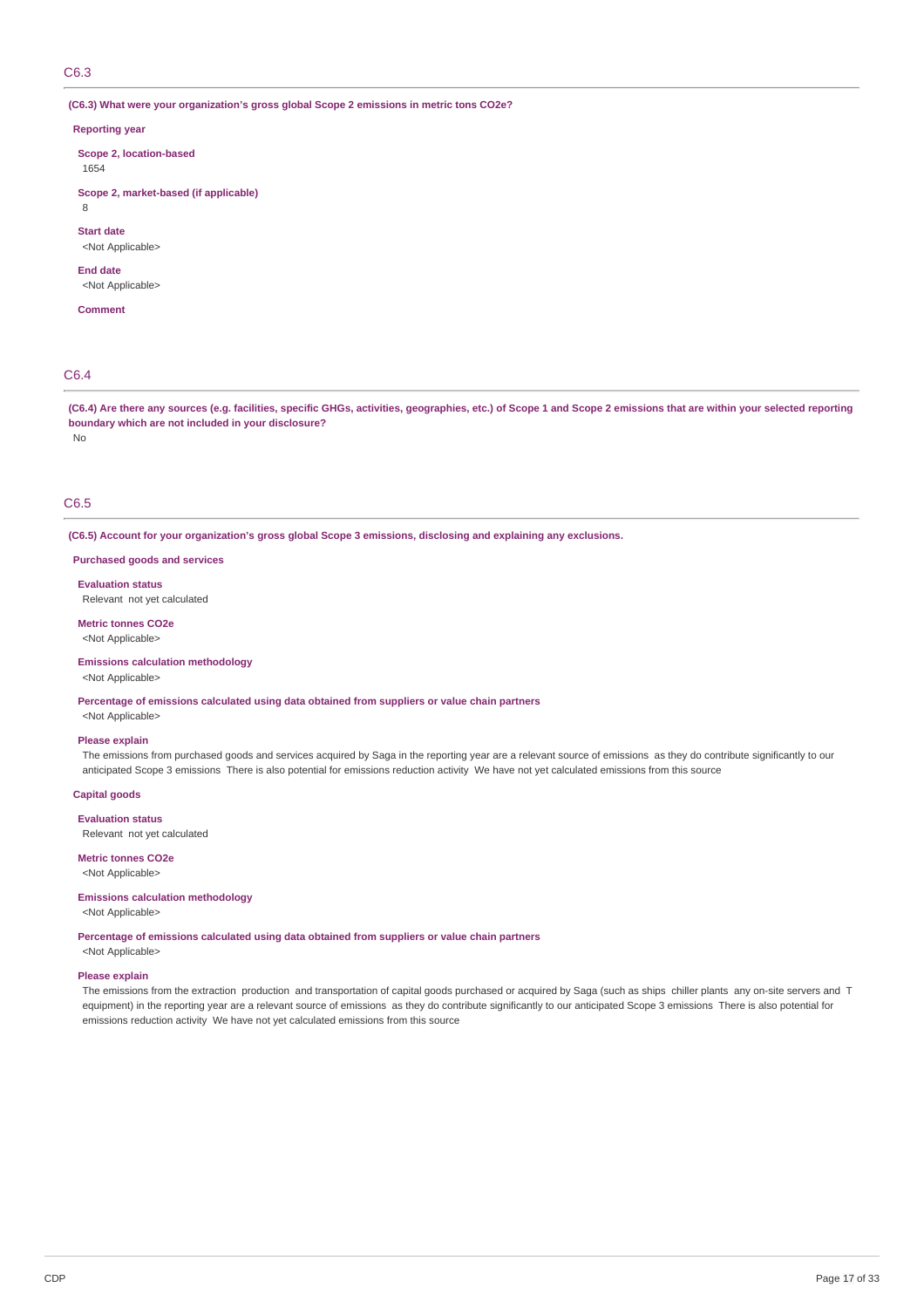#### **Fuel-and-energy-related activities (not included in Scope 1 or 2)**

**Evaluation status**

Relevant calculated

**Metric tonnes CO2e**

142

# **Emissions calculation methodology**

We have applied DEFRA fuel and energy related activity emission factors to Saga Scope 2 activity data for the reporting year

**Percentage of emissions calculated using data obtained from suppliers or value chain partners**

 $100$ 

#### **Please explain**

Emissions from the extraction production and transportation of electricity purchased by Saga (not already accounted for in Scope 2) including upstream emissions of purchased electricity and T and D losses reported by the end user are not deemed relevant to Saga because we have very little influence over them These emissions occur due to 'well to tank' (WTT) losses from the national grid

#### **Upstream transportation and distribution**

**Evaluation status**

Relevant not yet calculated

### **Metric tonnes CO2e**

<Not Applicable>

#### **Emissions calculation methodology**

<Not Applicable>

#### **Percentage of emissions calculated using data obtained from suppliers or value chain partners**

### <Not Applicable>

#### **Please explain**

Emissions from the transportation and distribution of products purchased by Saga between its suppliers and its own operations (in vehicles and facilities not owned or controlled by Saga) are relevant because they contribute significantly to our total anticipated Scope 3 emissions and also because there are potential emissions reductions that could be undertaken within our supply chain We have not yet calculated emissions from this source

#### **Waste generated in operations**

#### **Evaluation status**

Relevant not yet calculated

#### **Metric tonnes CO2e**

<Not Applicable>

#### **Emissions calculation methodology**

<Not Applicable>

**Percentage of emissions calculated using data obtained from suppliers or value chain partners**

# <Not Applicable> **Please explain**

Emissions from the disposal and treatment of waste generated in Saga's operations (in facilities not owned or controlled by the reporting company) is relevant to Saga because they contribute significantly to our total anticipated Scope 3 emissions We have not yet calculated emissions from this source

#### **Business travel**

**Evaluation status** Relevant calculated

# **Metric tonnes CO2e**

184 55

#### **Emissions calculation methodology**

GHG Protocol activity data in distance travelled was extracted from our expenses systems Business travel emission factors were taken from the UK Government Conversion Factors for Company Reporting 2019 Total Miles\*Emissions Factor=Emissions

#### **Percentage of emissions calculated using data obtained from suppliers or value chain partners**

100

# **Please explain**

### **Employee commuting**

**Evaluation status** Relevant calculated

# **Metric tonnes CO2e**

1006 13

#### **Emissions calculation methodology**

Calculated working from home (WFH) emissions to replace employee commuting Made assumptions based on 95% of Saga employees WFH for 75% of the year 242 days in the reporting year Assumptions include average consumption of electricity for office equipment and lighting (140w and 10w) and average gas consumptions (800 kWh FTE percm) for heating No allowance for cooling energy for UK homeworking

#### **Percentage of emissions calculated using data obtained from suppliers or value chain partners**

100

# **Please explain**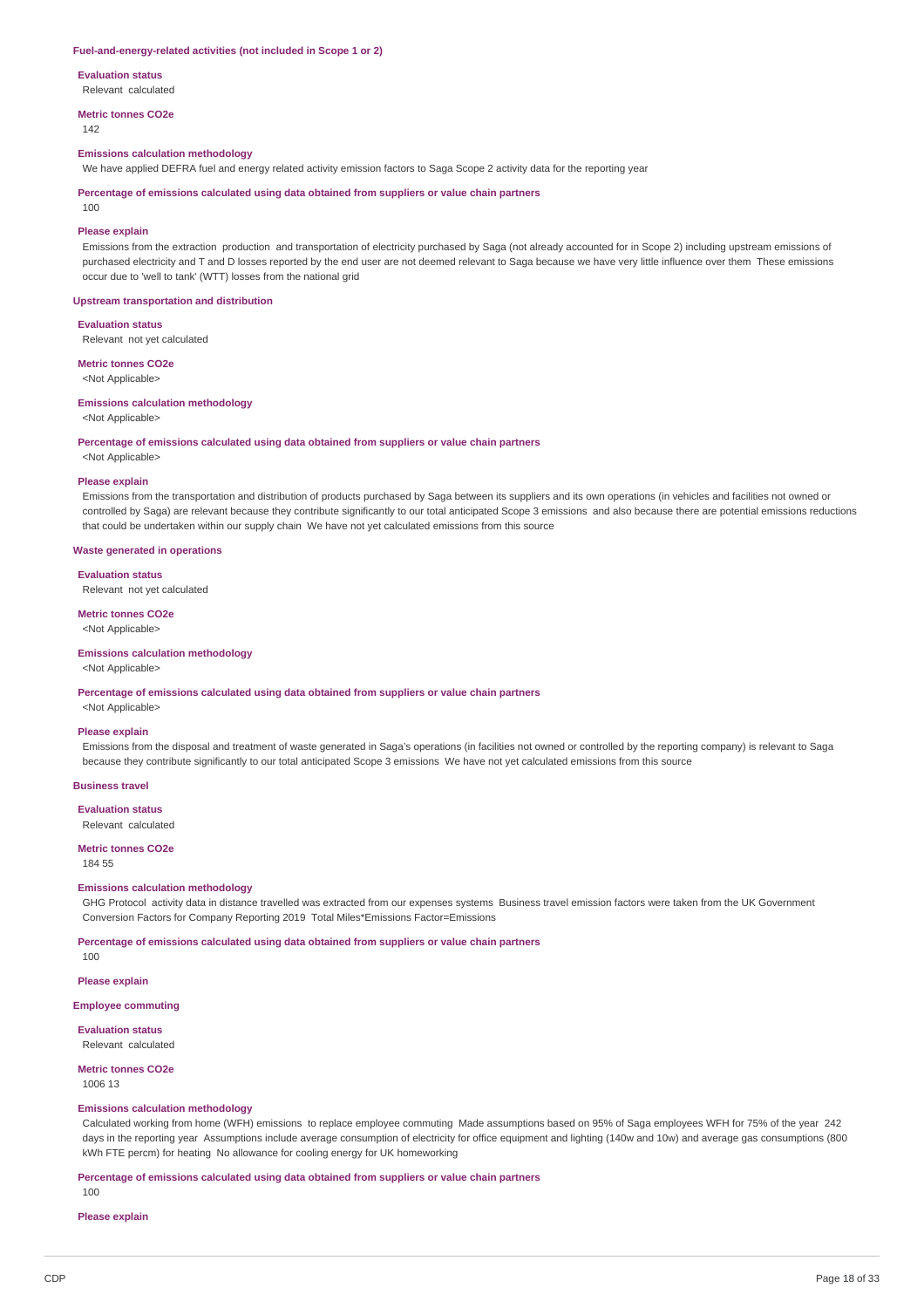#### **Upstream leased assets**

### **Evaluation status** Not relevant explanation provided

**Metric tonnes CO2e**

<Not Applicable>

### **Emissions calculation methodology**

<Not Applicable>

**Percentage of emissions calculated using data obtained from suppliers or value chain partners**

# <Not Applicable>

**Please explain** This category is defined as the operation of assets leased by the reporting company (lessee) in the reporting year and not included in Scope 1 and Scope 2 – reported by lessee We take the operational control approach to the consolidation of our organisational boundary and therefore these emissions are categorised as Scopes 1 and 2

#### **Downstream transportation and distribution**

**Evaluation status**

Relevant not yet calculated

### **Metric tonnes CO2e**

<Not Applicable>

# **Emissions calculation methodology**

<Not Applicable>

**Percentage of emissions calculated using data obtained from suppliers or value chain partners**

<Not Applicable>

#### **Please explain**

This category includes emissions that occur in the reporting year from transportation and distribution of sold products in vehicles and facilities not owned or controlled by Saga

#### **Processing of sold products**

#### **Evaluation status**

Not relevant explanation provided

# **Metric tonnes CO2e**

<Not Applicable>

### **Emissions calculation methodology**

<Not Applicable>

#### **Percentage of emissions calculated using data obtained from suppliers or value chain partners**

# <Not Applicable>

**Please explain**

This Scope 3 emissions category includes emissions from processing of sold intermediate products by third parties (e g manufacturers) subsequent to sale by Saga This category is not relevant since we do not process intermediate products

### **Use of sold products**

### **Evaluation status**

Not relevant explanation provided

# **Metric tonnes CO2e**

<Not Applicable>

### **Emissions calculation methodology**

#### <Not Applicable>

**Percentage of emissions calculated using data obtained from suppliers or value chain partners**

<Not Applicable>

#### **Please explain**

This category includes emissions from the use of goods and services sold by Saga in the reporting year The main source of emissions from use of services sold by Saga are incorporated into our Scope 1 and 2 emissions from our cruise ships and therefore this Scope 3 category is not relevant

#### **End of life treatment of sold products**

**Evaluation status**

Not relevant explanation provided

# **Metric tonnes CO2e**

<Not Applicable>

#### **Emissions calculation methodology** <Not Applicable>

**Percentage of emissions calculated using data obtained from suppliers or value chain partners** <Not Applicable>

# **Please explain**

This category includes emissions from the waste disposal and treatment of products sold by Saga (in the reporting year) at the end of their life This category includes the total expected end-of-life emissions from all products sold in the reporting year Saga does not sell products and therefore this is not a relevant source of emissions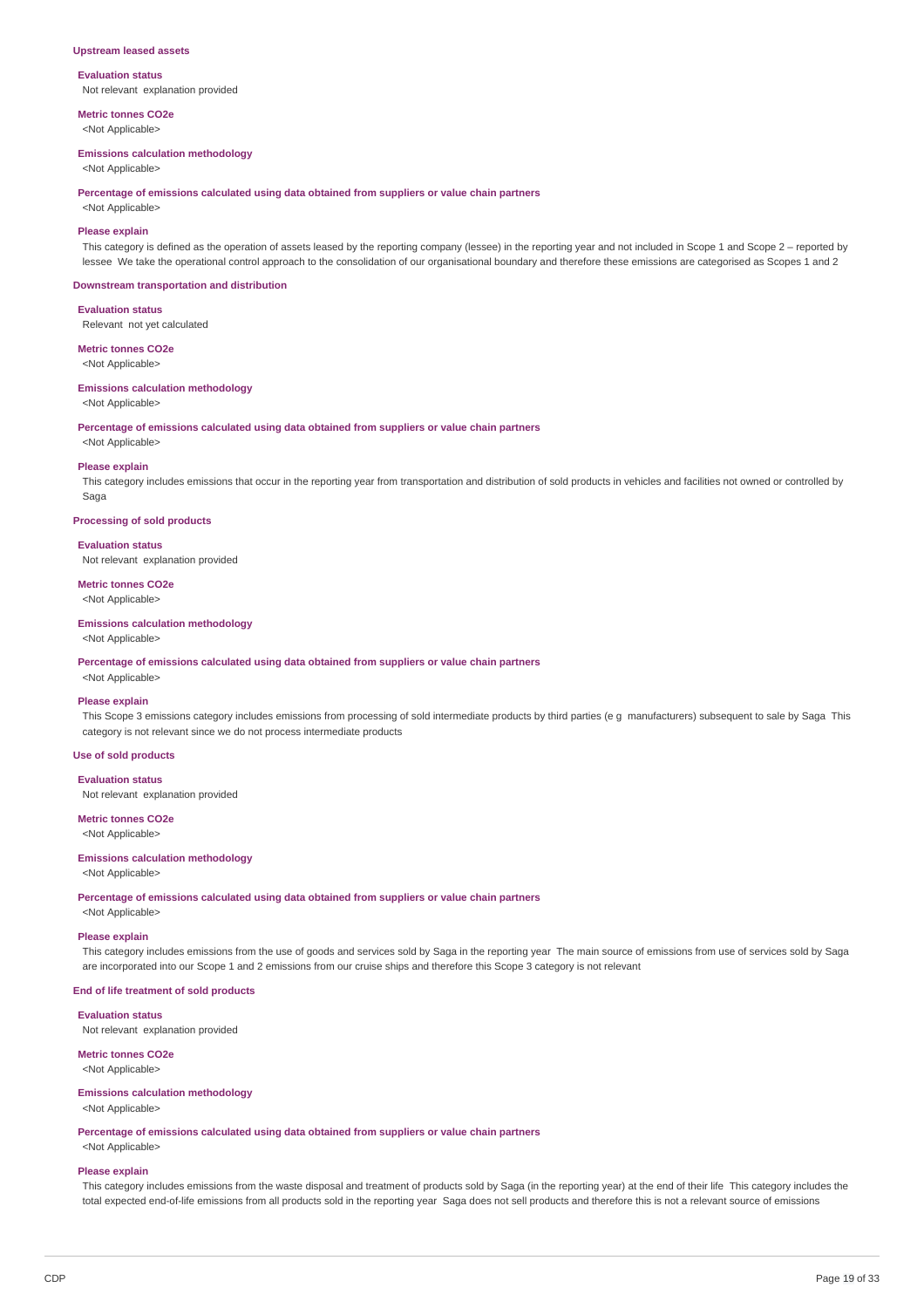#### **Downstream leased assets**

#### **Evaluation status** Not relevant explanation provided

**Metric tonnes CO2e**

<Not Applicable>

## **Emissions calculation methodology**

<Not Applicable>

**Percentage of emissions calculated using data obtained from suppliers or value chain partners**

# <Not Applicable> **Please explain**

Saga does not lease assets and therefore this category is not relevant

#### **Franchises**

**Evaluation status** Not relevant explanation provided

**Metric tonnes CO2e** <Not Applicable>

**Emissions calculation methodology**

<Not Applicable>

**Percentage of emissions calculated using data obtained from suppliers or value chain partners**

# <Not Applicable> **Please explain**

This is defined as the operation of franchises in the reporting year not included in Scope 1 and Scope 2 – reported by franchisor Saga does not have any franchises and therefore this is not relevant

#### **Investments**

**Evaluation status** Relevant not yet calculated

**Metric tonnes CO2e**

<Not Applicable>

### **Emissions calculation methodology**

<Not Applicable>

**Percentage of emissions calculated using data obtained from suppliers or value chain partners**

# <Not Applicable>

# **Please explain**

t is not currently practical to collect consumption and emissions data for Saga's investments This is due to data being inaccessible and the short-term nature of the investments we invest in

### **Other (upstream)**

#### **Evaluation status**

Not relevant explanation provided

#### **Metric tonnes CO2e** <Not Applicable>

# **Emissions calculation methodology** <Not Applicable>

**Percentage of emissions calculated using data obtained from suppliers or value chain partners** <Not Applicable>

# **Please explain**

Our scope 3 emissions are described in the 15 other categories therefore this category is not relevant to Saga

#### **Other (downstream)**

**Evaluation status**

Not relevant explanation provided

#### **Metric tonnes CO2e** <Not Applicable>

# **Emissions calculation methodology**

# <Not Applicable>

**Percentage of emissions calculated using data obtained from suppliers or value chain partners** <Not Applicable>

# **Please explain**

Our scope 3 emissions are described in the 15 other categories therefore this category is not relevant to Saga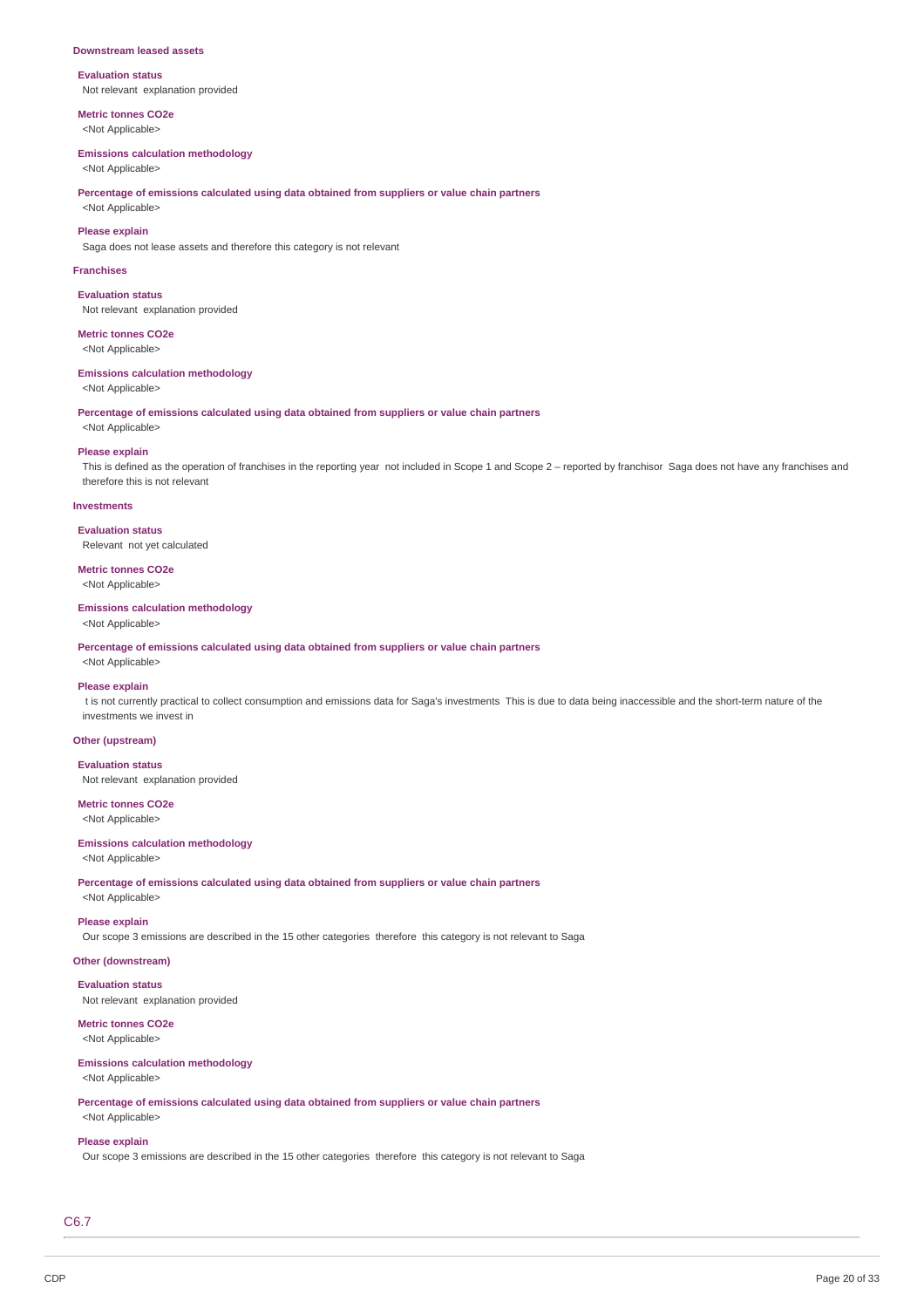# C6.10

**(C6.10) Describe your gross global combined Scope 1 and 2 emissions for the reporting year in metric tons CO2e per unit currency total revenue and provide any additional intensity metrics that are appropriate to your business operations.**

#### **Intensity figure** 0 0001120853

**Metric numerator (Gross global combined Scope 1 and 2 emissions, metric tons CO2e)** 37840

**Metric denominator** unit total revenue

**Metric denominator: Unit total** 337600000

**Scope 2 figure used** Location-based

**% change from previous year** 13 04

**Direction of change** Decreased

# **Reason for change**

Although we are working hard to improve efficiencies and reduce emissions the global pandemic COV D-19 had a large impact on emission reductions because of the travel restrictions

### C7. Em ss ons breakdowns

# C7.1

**(C7.1) Does your organization break down its Scope 1 emissions by greenhouse gas type?** No

# C7.2

**(C7.2) Break down your total gross global Scope 1 emissions by country/region.**

| <b>Country/Region</b>                                | Scope 1 emissions (metric tons CO2e) |
|------------------------------------------------------|--------------------------------------|
| United Kingdom of Great Britain and Northern Ireland | 36187                                |

# C7.3

**(C7.3) Indicate which gross global Scope 1 emissions breakdowns you are able to provide.** By facility

By activity

# C7.3b

**(C7.3b) Break down your total gross global Scope 1 emissions by business facility.**

| Facility | CO2e)      | Latitude             | onaitude       |
|----------|------------|----------------------|----------------|
| Saga HQ  | 36187<br>. | กววย<br>エルシンとつし<br>. | 1017c<br>21700 |

# C7.3c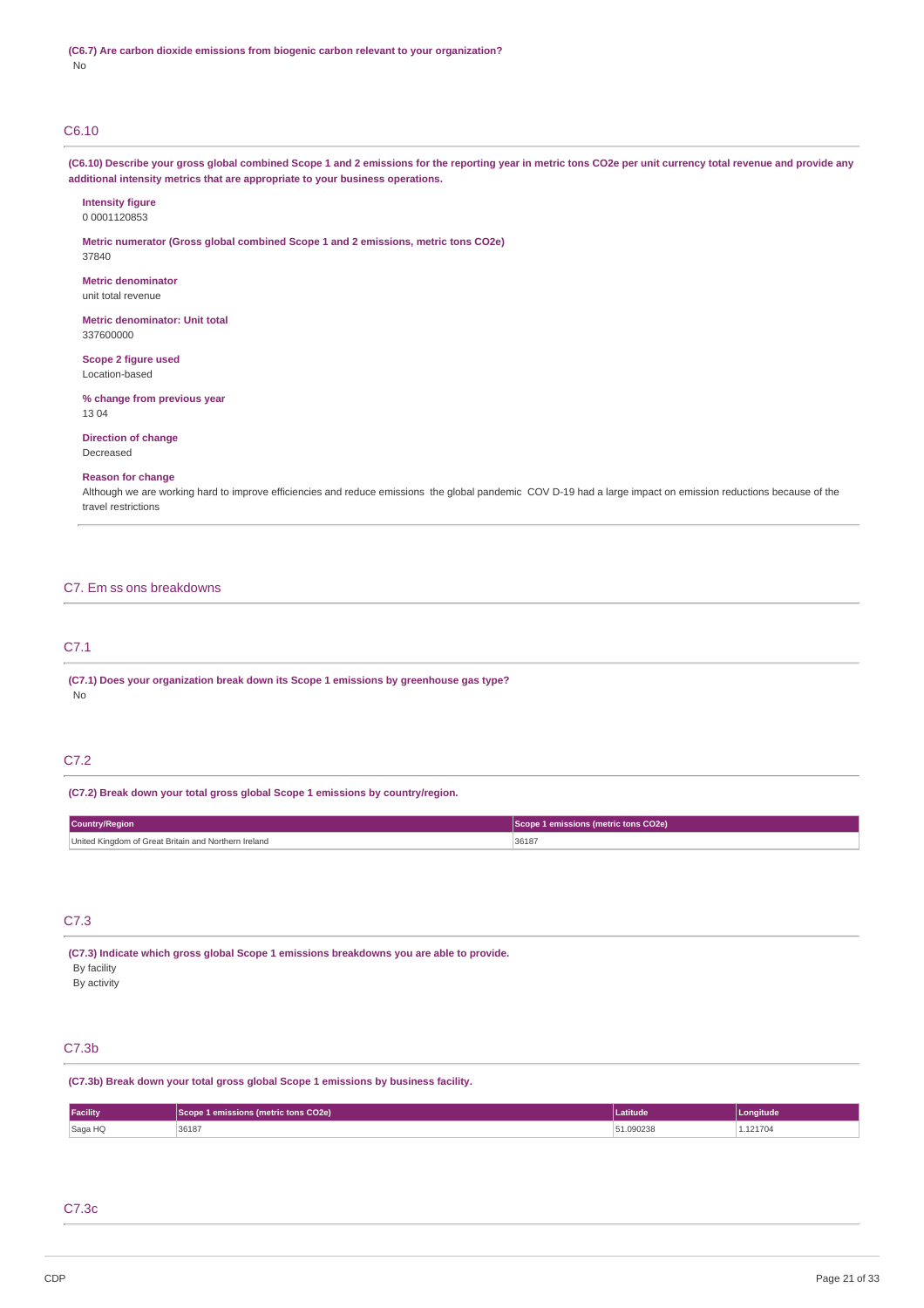### **(C7.3c) Break down your total gross global Scope 1 emissions by business activity.**

| <b>Activity</b>           | Scope 1 emissions (metric tons CO2e) |
|---------------------------|--------------------------------------|
| Marine fuel oil           | 33674.58                             |
| Diesel                    | 36.49                                |
| Petrol                    | 7.84                                 |
| Business travel (scope 1) | 342.04                               |
| LPG                       | 13.22                                |
| Natural gas               | 604.13                               |
| Fugitive emissions        | 1509.67                              |
| Gas Oil                   | $\Omega$                             |
| Fleet mileage             |                                      |

# C7.5

# **(C7.5) Break down your total gross global Scope 2 emissions by country/region.**

| Country/Region                                          | (metric tons CO2e) | (metric tons CO2e) | Scope 2, location-based Scope 2, market-based Purchased and consumed electricity,<br>heat, steam or cooling (MWh) | Purchased and consumed low-carbon electricity, heat, steam or cooling<br>accounted for in Scope 2 market-based approach (MWh) |
|---------------------------------------------------------|--------------------|--------------------|-------------------------------------------------------------------------------------------------------------------|-------------------------------------------------------------------------------------------------------------------------------|
| United Kingdom of Great<br>Britain and Northern Ireland | 1654               |                    | 7092                                                                                                              |                                                                                                                               |

# C7.6

**(C7.6) Indicate which gross global Scope 2 emissions breakdowns you are able to provide.**

By business division

By activity

# C7.6a

# **(C7.6a) Break down your total gross global Scope 2 emissions by business division.**

| <b>Business division</b> | Scope 2, location-based (metric tons CO2e) | Scope 2, market-based (metric tons CO2e) |
|--------------------------|--------------------------------------------|------------------------------------------|
| Titan Travel             | 94.24                                      |                                          |
| Saga Group               | 1109.41                                    |                                          |
| MetroMail                | 446.24                                     |                                          |
| Destinology              | 3.62                                       |                                          |

# C7.6c

# **(C7.6c) Break down your total gross global Scope 2 emissions by business activity.**

| <b>Activity</b> | Scope 2, location-based (metric tons CO2e) | Scope 2, market-based (metric tons CO2e) |
|-----------------|--------------------------------------------|------------------------------------------|
| Electricity     | 1654                                       |                                          |

# C7.9

(C7.9) How do your gross global emissions (Scope 1 and 2 combined) for the reporting year compare to those of the previous reporting year? Decreased

# C7.9a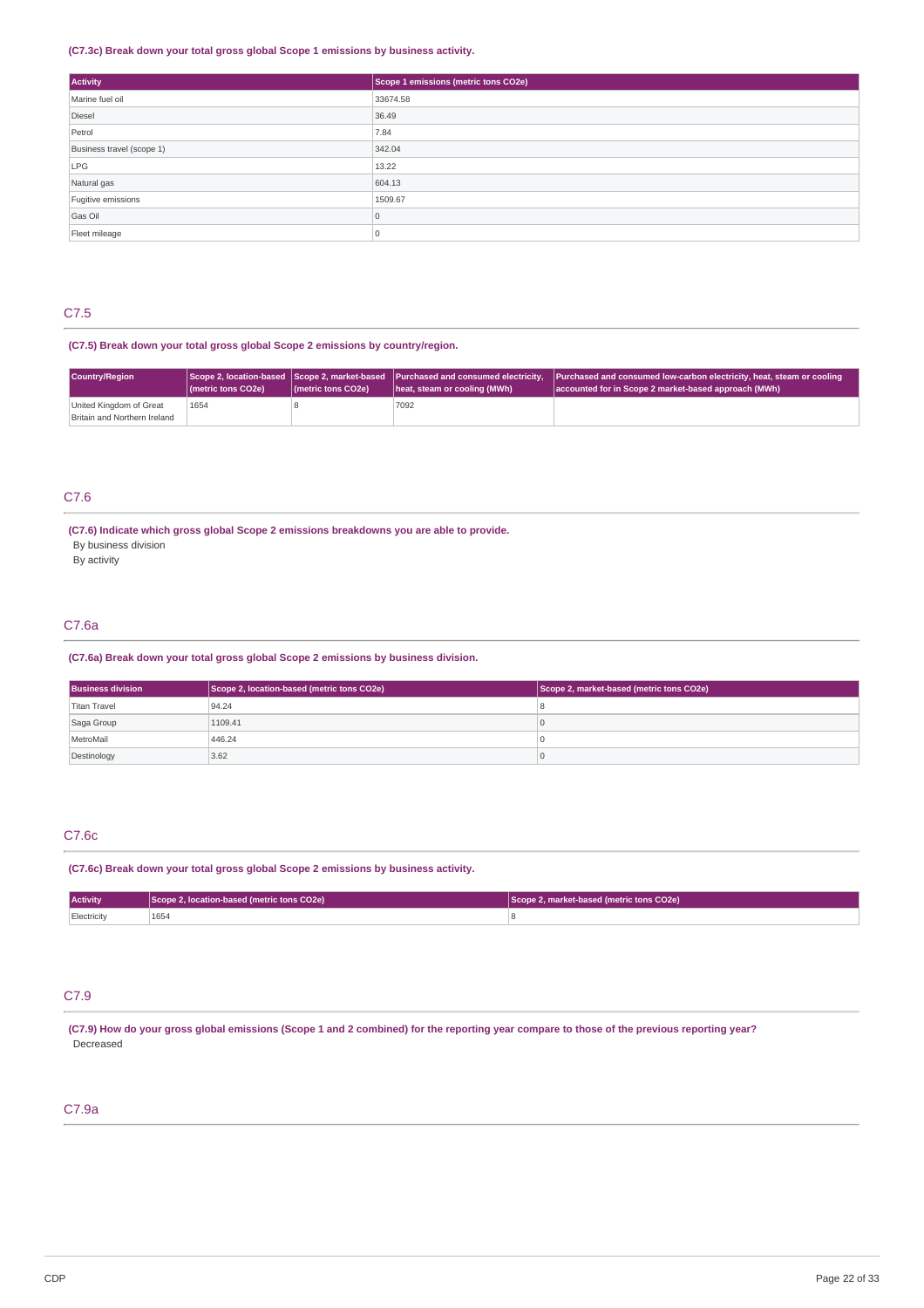### (C7.9a) Identify the reasons for any change in your gross global emissions (Scope 1 and 2 combined), and for each of them specify how your emissions compare **to the previous year.**

|                                                  | Change in<br>emissions<br>(metric tons<br>CO <sub>2e</sub> ) | <b>Direction</b><br>of change value | Emissions<br>(percentage) | <b>Please explain calculation</b>                                                                                                                                                                                                                                                                                                            |
|--------------------------------------------------|--------------------------------------------------------------|-------------------------------------|---------------------------|----------------------------------------------------------------------------------------------------------------------------------------------------------------------------------------------------------------------------------------------------------------------------------------------------------------------------------------------|
| Change in<br>renewable energy<br>consumption     | 50                                                           | Decreased 0.048                     |                           | We have increased our purchase of renewable energy. Calculation: Change in electricity (market-based) 2020 (58) vs 2021 (8) = 50 tCO2e 2019<br>Scope 1&2 emissions = 102,770 50/102770 x 100 = 0.048                                                                                                                                         |
| Other emissions<br>reduction<br>activities       | $\overline{0}$                                               | No change 0                         |                           |                                                                                                                                                                                                                                                                                                                                              |
| <b>Divestment</b>                                | $\mathbf 0$                                                  | No change $\vert$ 0                 |                           |                                                                                                                                                                                                                                                                                                                                              |
| Acquisitions                                     | $\mathbb O$                                                  | No change 0                         |                           |                                                                                                                                                                                                                                                                                                                                              |
| Mergers                                          | $\mathbf 0$                                                  | No change 0                         |                           |                                                                                                                                                                                                                                                                                                                                              |
| Change in output                                 | 64880                                                        | Decreased 63                        |                           | Our operations, particularly our travel business and therefore marine fuel decreased significantly in 2020 due to the travel restrictions enforced by<br>COVID-19. Calculation: Change in emissions 2019 vs 2020 = 37,840-102,770 = -64,930 tCO2e - (-50 tCO2e) from purchasing renewable = -<br>64,880 tCO2e. (-64,880/102,770) x 100 = -63 |
| Change in<br>methodology                         | O                                                            | No change 0                         |                           |                                                                                                                                                                                                                                                                                                                                              |
| Change in<br>boundary                            | $\circ$                                                      | No change $0$                       |                           |                                                                                                                                                                                                                                                                                                                                              |
| Change in<br>physical<br>operating<br>conditions | 0                                                            | No change 0                         |                           |                                                                                                                                                                                                                                                                                                                                              |
| Unidentified                                     | $\mathbf 0$                                                  | No change $0$                       |                           |                                                                                                                                                                                                                                                                                                                                              |
| Other                                            | $\mathbf 0$                                                  | No change 0                         |                           |                                                                                                                                                                                                                                                                                                                                              |

# C7.9b

(C7.9b) Are your emissions performance calculations in C7.9 and C7.9a based on a location-based Scope 2 emissions figure or a market-based Scope 2 **emissions figure?**

Location-based

# C8. Energy

# C8.1

**(C8.1) What percentage of your total operational spend in the reporting year was on energy?** More than 0% but less than or equal to 5%

# C8.2

**(C8.2) Select which energy-related activities your organization has undertaken.**

|                                                    | Indicate whether your organization undertook this energy-related activity in the reporting year |
|----------------------------------------------------|-------------------------------------------------------------------------------------------------|
| Consumption of fuel (excluding feedstocks)         | Yes                                                                                             |
| Consumption of purchased or acquired electricity   | Yes                                                                                             |
| Consumption of purchased or acquired heat          | No.                                                                                             |
| Consumption of purchased or acquired steam         | N <sub>0</sub>                                                                                  |
| Consumption of purchased or acquired cooling       | No.                                                                                             |
| Generation of electricity, heat, steam, or cooling | l No                                                                                            |

# C8.2a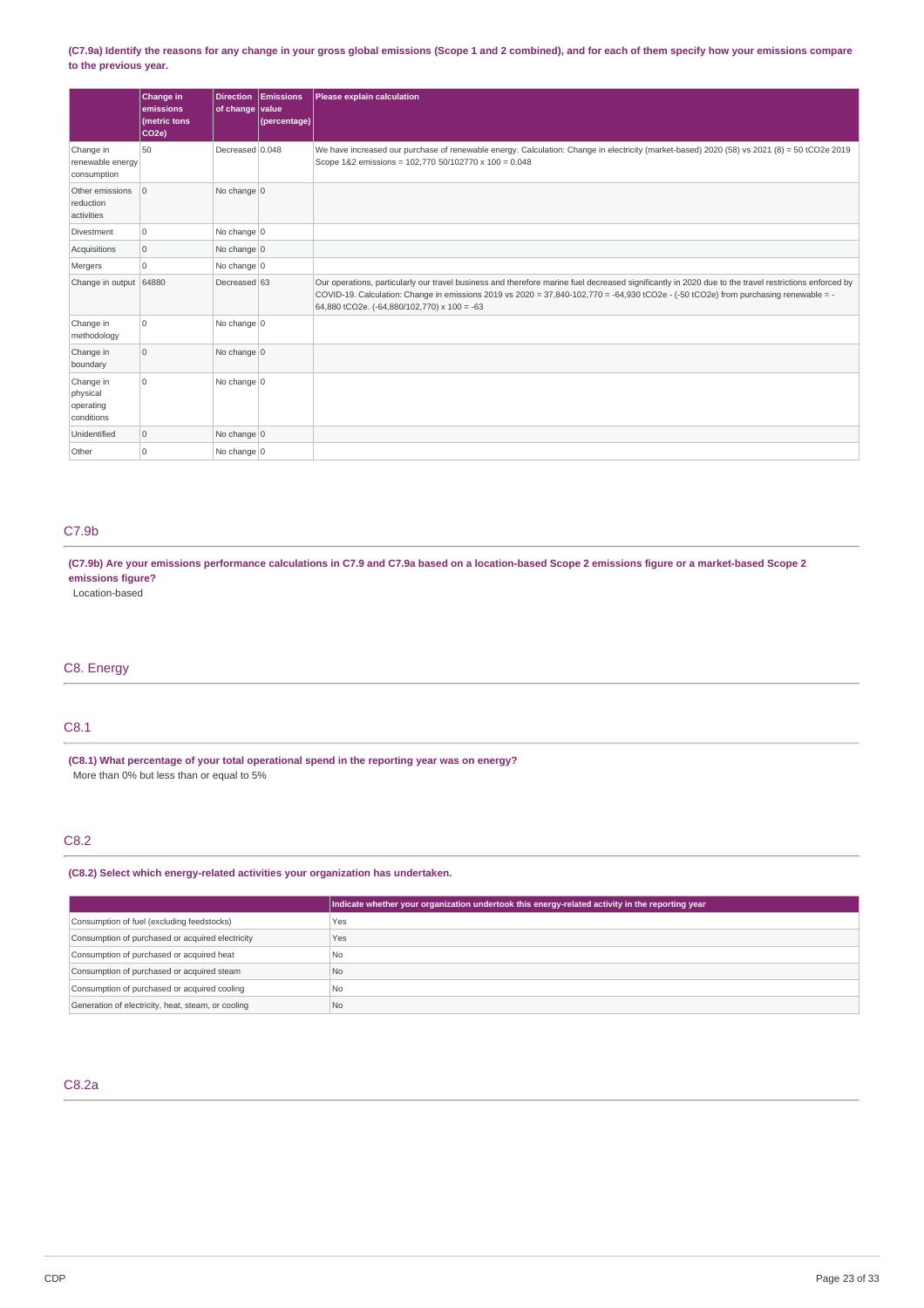### **(C8.2a) Report your organization's energy consumption totals (excluding feedstocks) in MWh.**

|                                                         | <b>Heating value</b>      | MWh from renewable sources | MWh from non-renewable sources | Total (renewable and non-renewable) MWh |
|---------------------------------------------------------|---------------------------|----------------------------|--------------------------------|-----------------------------------------|
| Consumption of fuel (excluding feedstock)               | Please select             | $\overline{0}$             | 145565                         | 145565                                  |
| Consumption of purchased or acquired electricity        | <not applicable=""></not> | 7035.15                    | 57.17                          | 7092                                    |
| Consumption of purchased or acquired heat               | <not applicable=""></not> | <not applicable=""></not>  | <not applicable=""></not>      | <not applicable=""></not>               |
| Consumption of purchased or acquired steam              | <not applicable=""></not> | <not applicable=""></not>  | <not applicable=""></not>      | <not applicable=""></not>               |
| Consumption of purchased or acquired cooling            | <not applicable=""></not> | <not applicable=""></not>  | <not applicable=""></not>      | <not applicable=""></not>               |
| Consumption of self-generated non-fuel renewable energy | <not applicable=""></not> | <not applicable=""></not>  | <not applicable=""></not>      | <not applicable=""></not>               |
| Total energy consumption                                | <not applicable=""></not> | 7035.15                    | 145622.17                      | 152657                                  |

# C8.2b

# **(C8.2b) Select the applications of your organization's consumption of fuel.**

|                                                         | Indicate whether your organization undertakes this fuel application |
|---------------------------------------------------------|---------------------------------------------------------------------|
| Consumption of fuel for the generation of electricity   | No                                                                  |
| Consumption of fuel for the generation of heat          | Yes                                                                 |
| Consumption of fuel for the generation of steam         | I No                                                                |
| Consumption of fuel for the generation of cooling       | No                                                                  |
| Consumption of fuel for co-generation or tri-generation | l No                                                                |

# C8.2c

**(C8.2c) State how much fuel in MWh your organization has consumed (excluding feedstocks) by fuel type.**

**Fuels (excluding feedstocks)** Marine Fuel Oil

**Heating value** HHV (higher heating value)

**Total fuel MWh consumed by the organization** 99963

**MWh fuel consumed for self-generation of electricity** <Not Applicable>

**MWh fuel consumed for self-generation of heat** <Not Applicable>

**MWh fuel consumed for self-generation of steam** <Not Applicable>

**MWh fuel consumed for self-generation of cooling** <Not Applicable>

**MWh fuel consumed for self-cogeneration or self-trigeneration** <Not Applicable>

**Emission factor** 3159 5

**Unit** kg CO2e per KWh

**Emissions factor source** DEFRA 2020 Emission Factors

# **Comment**

**Fuels (excluding feedstocks)** Marine Gas Oil

**Heating value** HHV (higher heating value)

**Total fuel MWh consumed by the organization** 40635

**MWh fuel consumed for self-generation of electricity** <Not Applicable>

**MWh fuel consumed for self-generation of heat** <Not Applicable>

**MWh fuel consumed for self-generation of steam** <Not Applicable>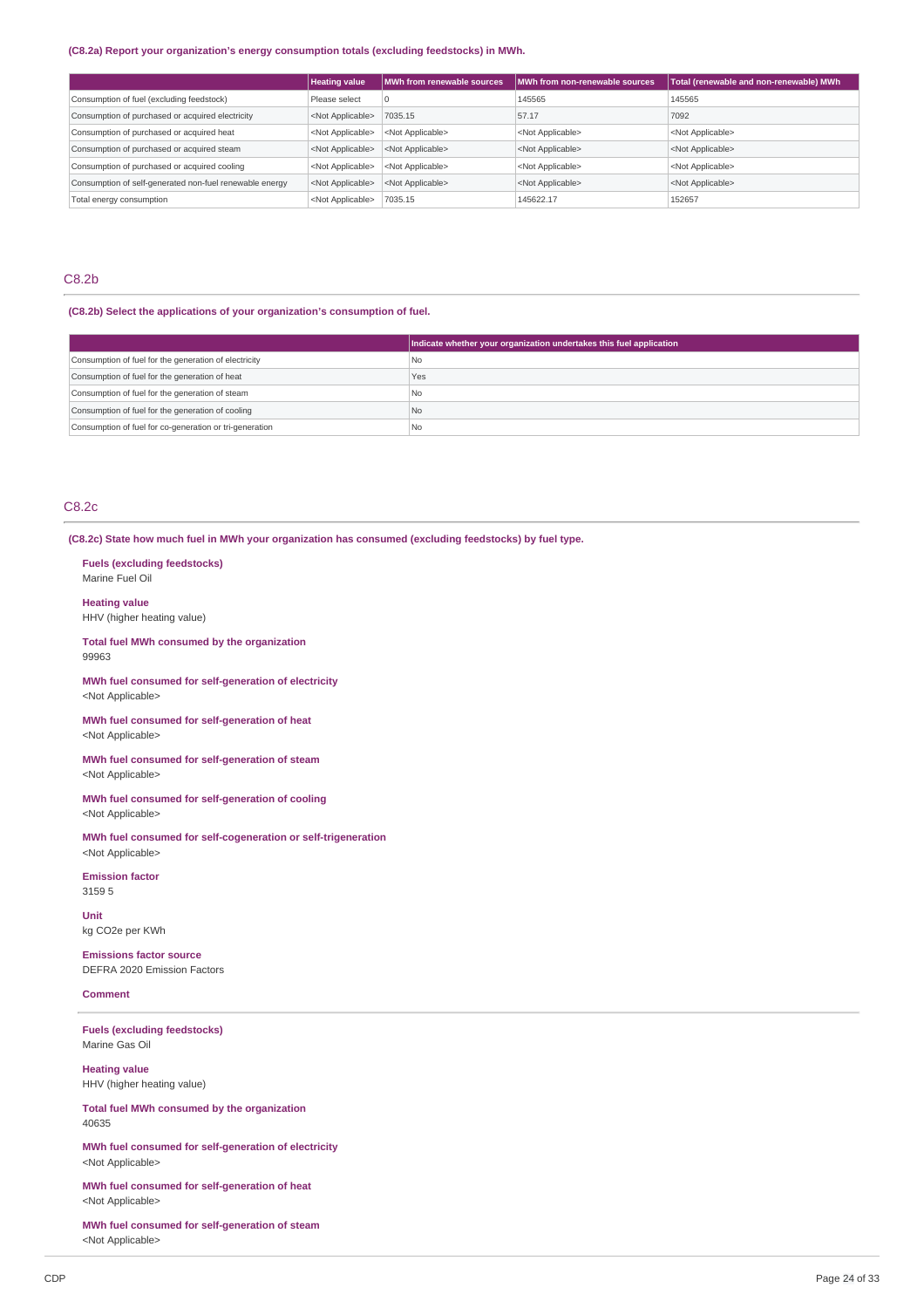# **MWh fuel consumed for self-generation of cooling**

<Not Applicable>

### **MWh fuel consumed for self-cogeneration or self-trigeneration** <Not Applicable>

**Emission factor** 3249 99

**Unit** kg CO2e per KWh

**Emissions factor source** DEFRA 2020 Emission Factors

**Comment**

**Fuels (excluding feedstocks)** Liquefied Petroleum Gas (LPG)

**Heating value** HHV (higher heating value)

**Total fuel MWh consumed by the organization** 38

**MWh fuel consumed for self-generation of electricity** <Not Applicable>

**MWh fuel consumed for self-generation of heat** <Not Applicable>

**MWh fuel consumed for self-generation of steam** <Not Applicable>

**MWh fuel consumed for self-generation of cooling** <Not Applicable>

**MWh fuel consumed for self-cogeneration or self-trigeneration** <Not Applicable>

**Emission factor** 2938 81

**Unit** kg CO2e per metric ton

**Emissions factor source** DEFRA 2020 Emission Factors

# **Comment**

**Fuels (excluding feedstocks)** Diesel

**Heating value** HHV (higher heating value)

**Total fuel MWh consumed by the organization** 152

**MWh fuel consumed for self-generation of electricity** <Not Applicable>

**MWh fuel consumed for self-generation of heat** <Not Applicable>

**MWh fuel consumed for self-generation of steam** <Not Applicable>

**MWh fuel consumed for self-generation of cooling** <Not Applicable>

**MWh fuel consumed for self-cogeneration or self-trigeneration** <Not Applicable>

**Emission factor** 2 54603

**Unit** kg CO2e per liter

**Emissions factor source** DEFRA 2020 Emission Factors

**Comment**

**Fuels (excluding feedstocks)** Petrol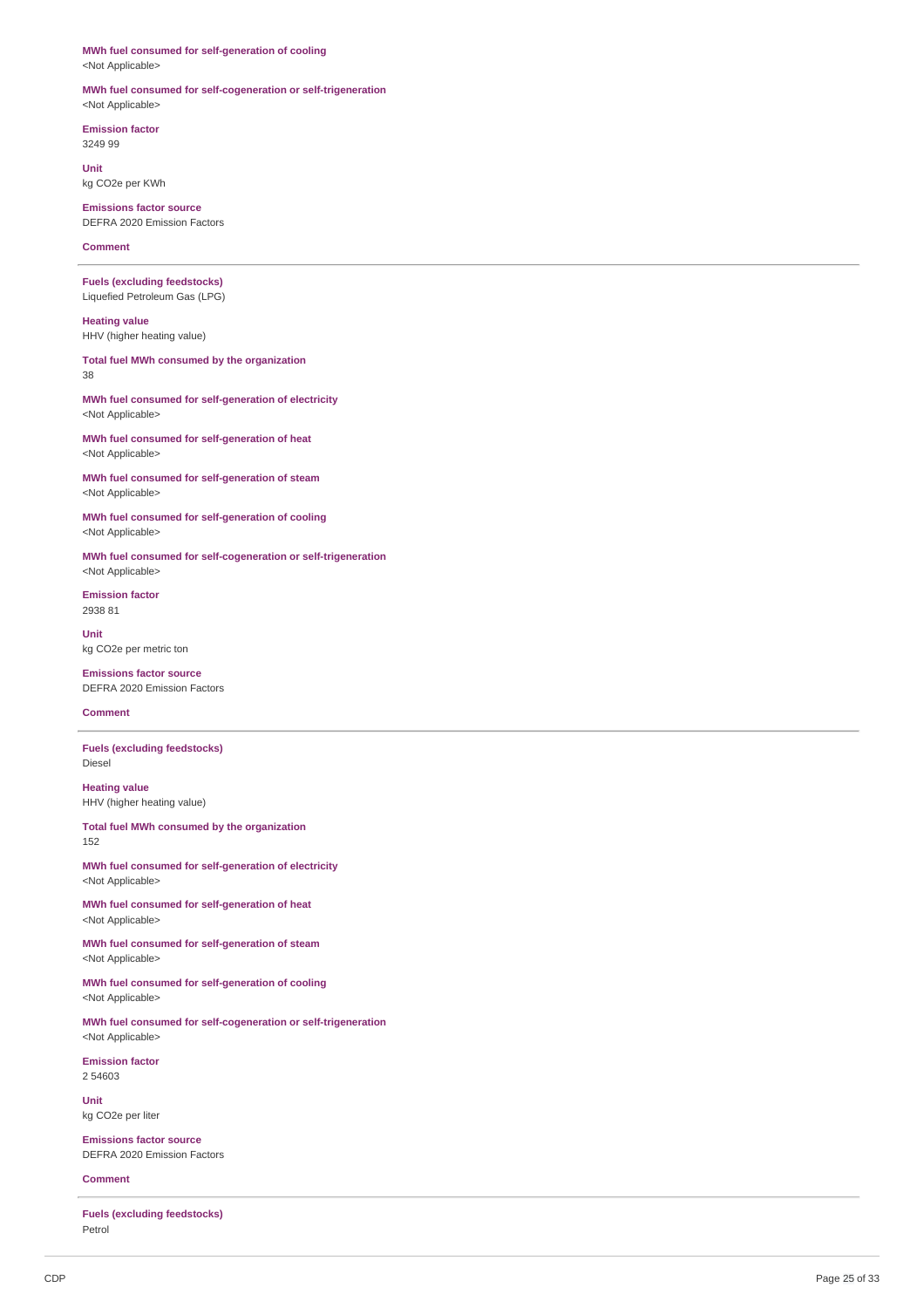#### **Heating value** HHV (higher heating value)

#### **Total fuel MWh consumed by the organization** 38

### **MWh fuel consumed for self-generation of electricity** <Not Applicable>

**MWh fuel consumed for self-generation of heat** <Not Applicable>

**MWh fuel consumed for self-generation of steam** <Not Applicable>

**MWh fuel consumed for self-generation of cooling** <Not Applicable>

**MWh fuel consumed for self-cogeneration or self-trigeneration** <Not Applicable>

**Emission factor** 67 58781

**Unit** kg CO2 per liter

**Emissions factor source**

**Comment**

**Fuels (excluding feedstocks)** Other please specify (Fleet mileage)

**Heating value** HHV (higher heating value)

**Total fuel MWh consumed by the organization** 1453 05

**MWh fuel consumed for self-generation of electricity** <Not Applicable>

**MWh fuel consumed for self-generation of heat** <Not Applicable>

**MWh fuel consumed for self-generation of steam** <Not Applicable>

**MWh fuel consumed for self-generation of cooling** <Not Applicable>

**MWh fuel consumed for self-cogeneration or self-trigeneration** <Not Applicable>

**Emission factor** 0 27584

**Unit** kg CO2 per liter

**Emissions factor source** DEFRA 2020 Emission Factors

**Comment**

**Fuels (excluding feedstocks)** Natural Gas

**Heating value** HHV (higher heating value)

**Total fuel MWh consumed by the organization** 3285 62

**MWh fuel consumed for self-generation of electricity** <Not Applicable>

**MWh fuel consumed for self-generation of heat** <Not Applicable>

**MWh fuel consumed for self-generation of steam** <Not Applicable>

**MWh fuel consumed for self-generation of cooling** <Not Applicable>

**MWh fuel consumed for self-cogeneration or self-trigeneration** <Not Applicable>

**Emission factor**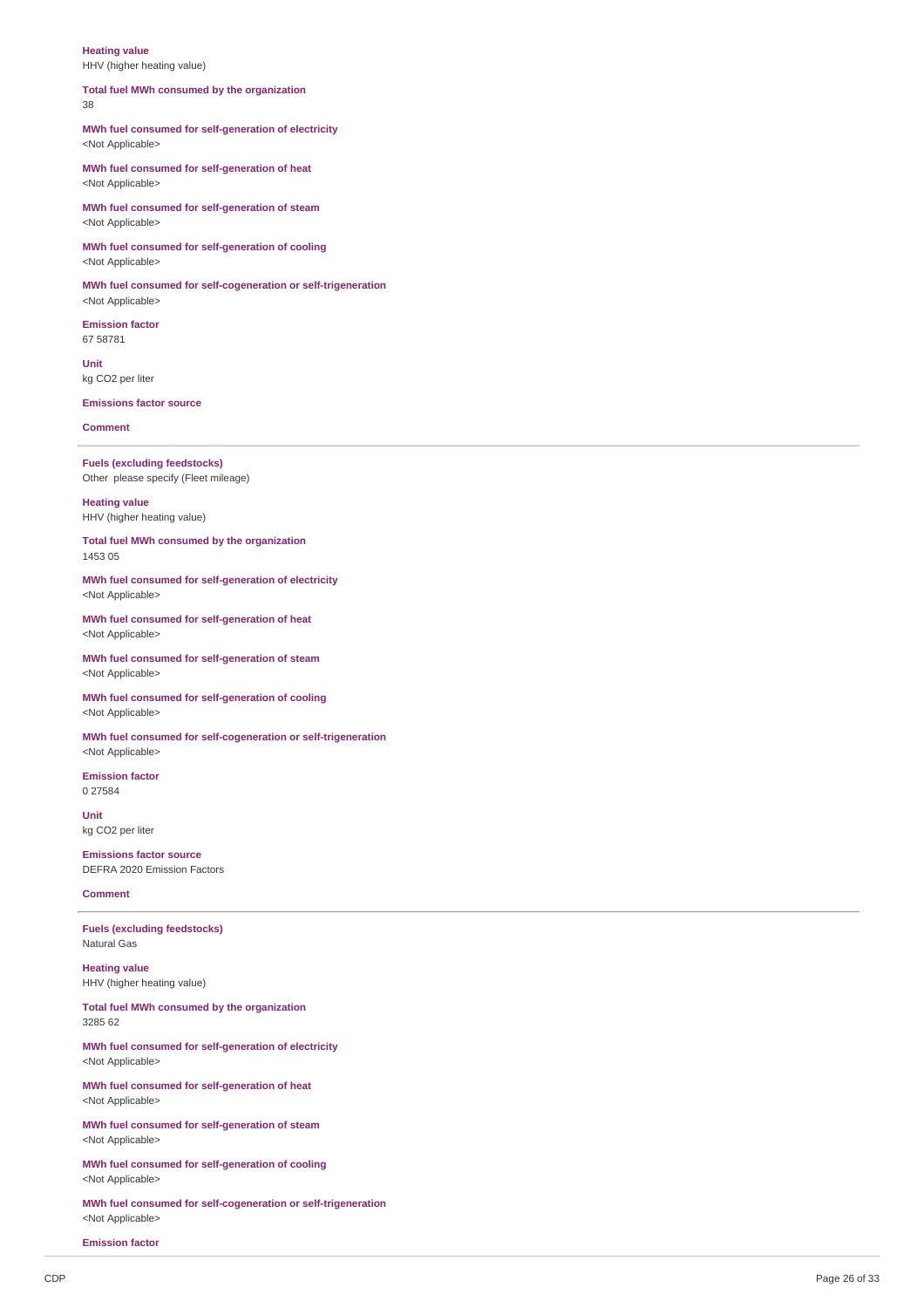#### 0 18387

Unit kg CO2e per KWh

# **Emissions factor source**

**DEFRA 2020 Emission Factors** 

**Comment** 

# C8.2e

(C8.2e) Provide details on the electricity, heat, steam, and/or cooling amounts that were accounted for at a zero emission factor in the market-based Scope 2 figure reported in C6.3. **Sourcing method** None (no purchases of low-carbon electricity heat steam or cooling) Low-carbon technology type <Not Applicable> Countrylarea of consumption of low-carbon electricity, heat, steam or cooling <Not Applicable> MWh consumed accounted for at a zero emission factor <Not Applicable> **Comment** 

# C9. Add t ona metr cs

# $C9.1$

(C9.1) Provide any additional climate-related metrics relevant to your business.

### C10. Ver f cat on

## $C10.1$

(C10.1) Indicate the verification/assurance status that applies to your reported emissions.

|                                          | Verification/assurance status                          |
|------------------------------------------|--------------------------------------------------------|
| Scope 1                                  | Third-party verification or assurance process in place |
| Scope 2 (location-based or market-based) | Third-party verification or assurance process in place |
| Scope 3                                  | Third-party verification or assurance process in place |

# C<sub>10.1a</sub>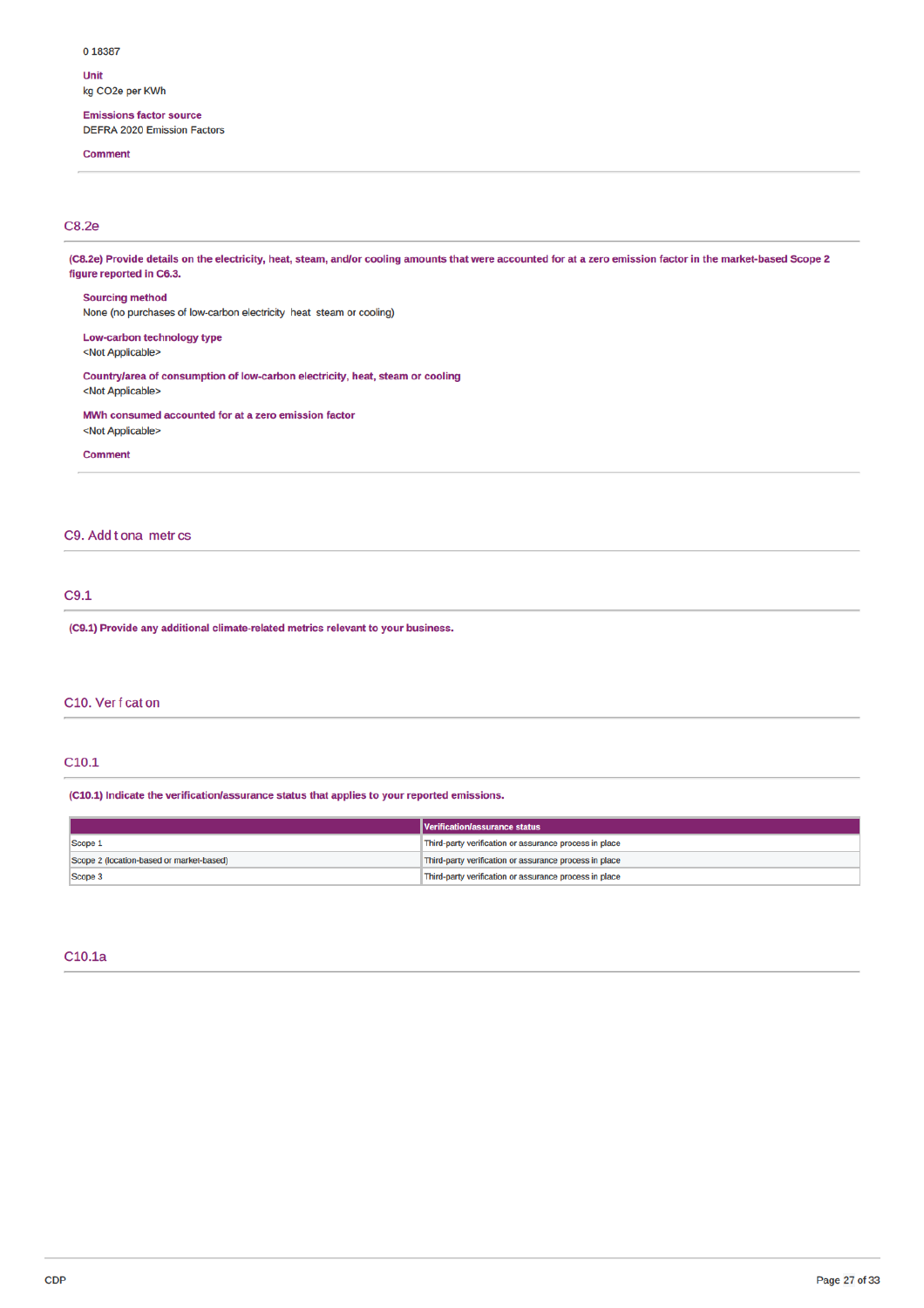**(C10.1a) Provide further details of the verification/assurance undertaken for your Scope 1 emissions, and attach the relevant statements.**

**Verification or assurance cycle in place** Annual process

**Status in the current reporting year** Complete

**Type of verification or assurance** Limited assurance

**Attach the statement** Saga Ver ication Statement 2020-21 v2 pdf

**Page/ section reference** Page 3

**Relevant standard** SO14064-3

**Proportion of reported emissions verified (%)** 100

# C10.1b

**(C10.1b) Provide further details of the verification/assurance undertaken for your Scope 2 emissions and attach the relevant statements.**

**Scope 2 approach** Scope 2 location-based

**Verification or assurance cycle in place** Annual process

**Status in the current reporting year** Complete

**Type of verification or assurance** Limited assurance

**Attach the statement** Saga Ver ication Statement 2020-21 v2 pdf

**Page/ section reference** Page 1-3

**Relevant standard** SO14064-3

**Proportion of reported emissions verified (%)** 100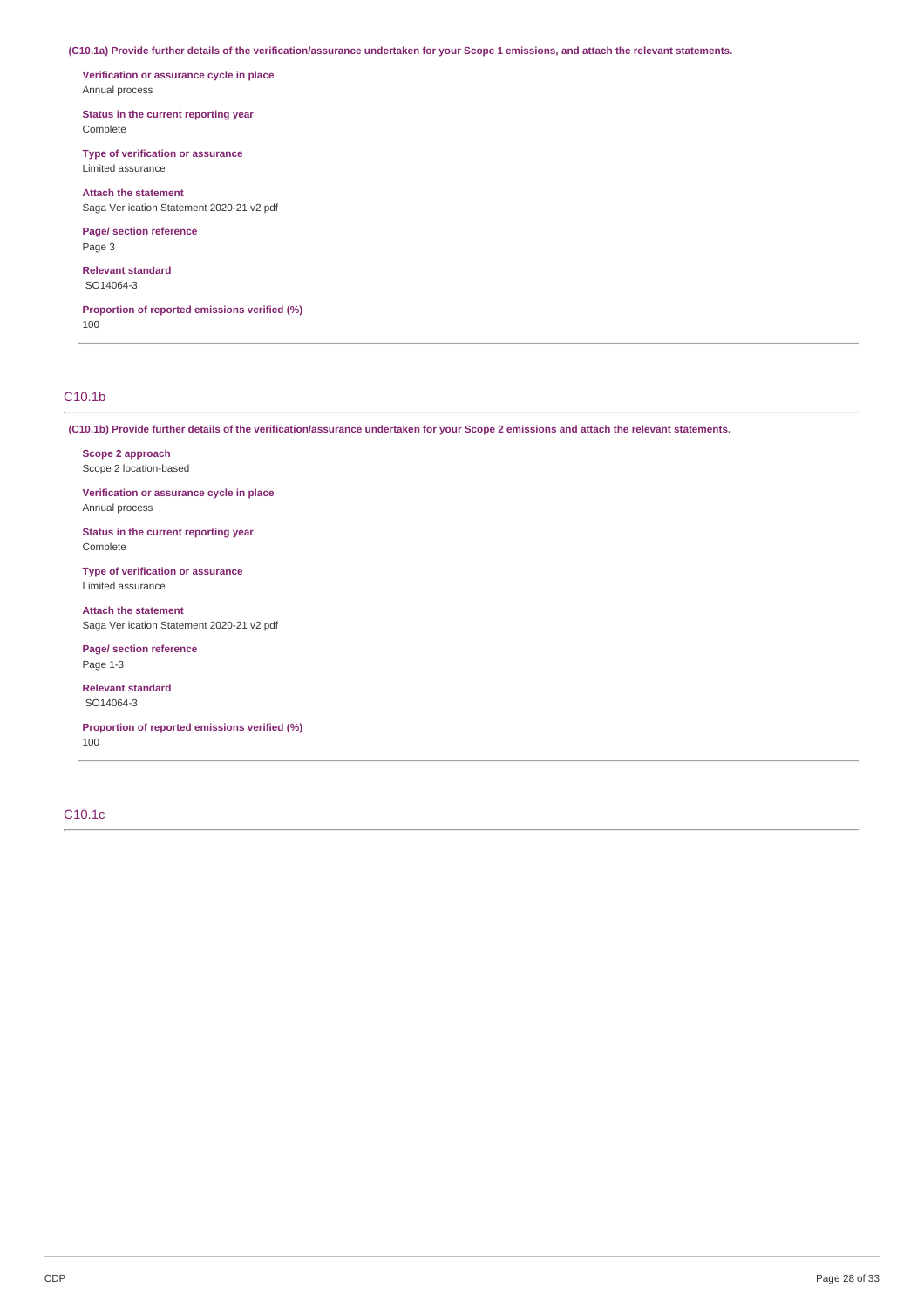#### **(C10.1c) Provide further details of the verification/assurance undertaken for your Scope 3 emissions and attach the relevant statements.**

**Scope 3 category** Scope 3 Business travel

**Verification or assurance cycle in place** Annual process

**Status in the current reporting year** Complete

**Type of verification or assurance** Limited assurance

**Attach the statement** Saga Ver ication Statement 2020-21 v2 pdf

**Page/section reference** Page 1-3

**Relevant standard** SO14064-3

**Proportion of reported emissions verified (%)** 100

**Scope 3 category** Scope 3 Fuel and energy-related activities (not included in Scopes 1 or 2)

**Verification or assurance cycle in place** Annual process

**Status in the current reporting year** Complete

**Type of verification or assurance** Limited assurance

**Attach the statement** Saga Ver ication Statement 2020-21 v2 pdf

**Page/section reference** Page 1-3

**Relevant standard** SO14064-3

**Proportion of reported emissions verified (%)** 100

# C<sub>10.2</sub>

**(C10.2) Do you verify any climate-related information reported in your CDP disclosure other than the emissions figures reported in C6.1, C6.3, and C6.5?** No but we are actively considering verifying within the next two years

### C11. Carbon pr c ng

# C11.1

**(C11.1) Are any of your operations or activities regulated by a carbon pricing system (i.e. ETS, Cap & Trade or Carbon Tax)?** No and we do not anticipate being regulated in the next three years

# C11.2

**(C11.2) Has your organization originated or purchased any project-based carbon credits within the reporting period?** No

# C11.3

**(C11.3) Does your organization use an internal price on carbon?** No but we anticipate doing so in the next two years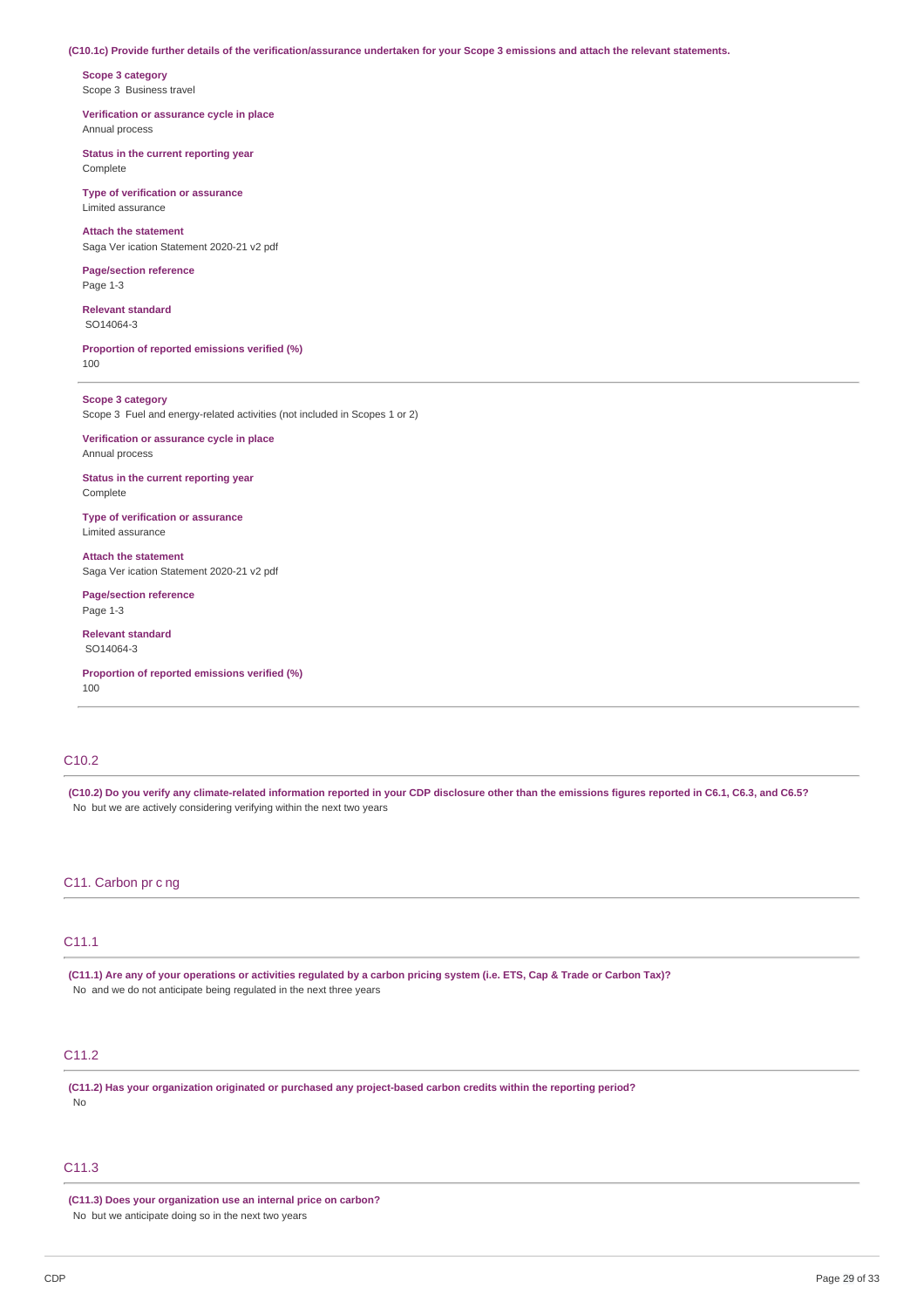# C12.1

#### **(C12.1) Do you engage with your value chain on climate-related issues?**

Yes our suppliers

Yes our customers

# C12.1a

#### **(C12.1a) Provide details of your climate-related supplier engagement strategy.**

#### **Type of engagement**

nnovation & collaboration (changing markets)

#### **Details of engagement**

Other please specify ( ncluded climate change in supplier selection / management mechanism )

#### **% of suppliers by number**

92

**% total procurement spend (direct and indirect)**

92

#### **% of supplier-related Scope 3 emissions as reported in C6.5**

 $\Omega$ 

# **Rationale for the coverage of your engagement**

Saga Plc sources most of its electricity from Haven Power which is part of the Drax Group This covers 92% of suppliers by number

#### **Impact of engagement, including measures of success**

DESCR PT ON OF MEASURES OF SUCCESS For this engagement we expect to see a reduction in our Scope 2 emissions MPACT OF ENGAGEMENT ACCORD NG TO MEASURES OF SUCCESS Haven sources most of its power from Drax which is the single largest renewable energy generator in the UK Therefore the impact of our engagement with Drax is high as we have reduced our Scope 2 emissions by sourcing renewable energy

#### **Comment**

% of scope 3 emissions is irrelevant as these are suppliers of electricity which is reported in our Scope 2 igures

# C<sub>12</sub>.1b

**(C12.1b) Give details of your climate-related engagement strategy with your customers.**

#### **Type of engagement**

Education/information sharing

#### **Details of engagement**

Run an engagement campaign to education customers about your climate change performance and strategy

#### **% of customers by number**

100

**% of customer - related Scope 3 emissions as reported in C6.5**

0

# **Portfolio coverage (total or outstanding)**

Unknown

# **Please explain the rationale for selecting this group of customers and scope of engagement**

We provide all our customers with the option to subscribe to the Saga magazine The magazine includes several articles on how customers can minimise their own environmental impact For example tips on reducing energy consumption enhancing biodiversity and how to travel sustainably We are unable to report % Scope 3 emissions reported in 6 5 as we haven't yet calculated our downstream scope 3 emissions

# **Impact of engagement, including measures of success**

DESCR PT ON OF MEASURES OF SUCCESS One metric of success for the magazine would be the number of customer subscriptions MPACT OF ENGAGEMENT ACCORD NG TO MEASURES OF SUCCESS The impact of this engagement is high as we currently have more than 204 000 subscribers to the magazine which makes it the UK's best selling monthly subscription magazine

# C12.3

**(C12.3) Do you engage in activities that could either directly or indirectly influence public policy on climate-related issues through any of the following?** Trade associations

**Other**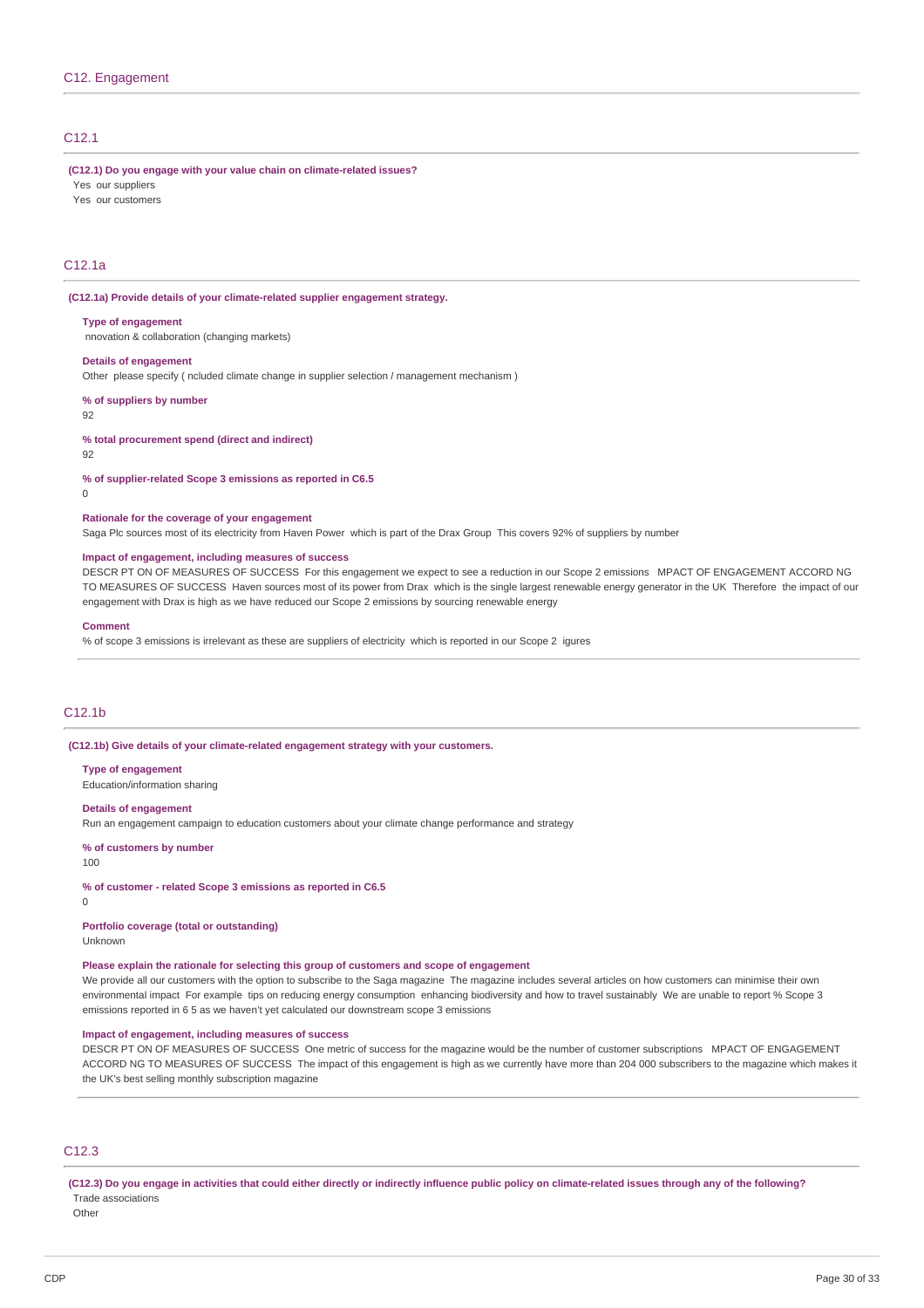# **(C12.3b) Are you on the board of any trade associations or do you provide funding beyond membership?**

Yes

# C12.3c

#### **(C12.3c) Enter the details of those trade associations that are likely to take a position on climate change legislation.**

#### **Trade association**

Cruise Lines nternational Association (CL A)

#### **Is your position on climate change consistent with theirs?**

Consistent

#### **Please explain the trade association's position**

CL A has outlined its ongoing commitment to sustainable cruising in its 2016 Environment Sustainability Report The organisation is of the view that "protecting and preserving the environment is the right thing to do and it is fundamental to the long-term success of the cruise industry" (Cindy D'Aoust president and CEO of CLA) n December 2018 CL A announced an industry commitment to a reduction of 40% in the rate of carbon emissions by 2030

#### **How have you influenced, or are you attempting to influence their position?**

Saga is a CL A Europe Member and attends Board/Exec meetings as well as other committees and panels. We pay membership fees and offer our time to support the associations e g we will do presentations at regulatory and technical events organised by CL A The MO governance framework is such that individual companies cannot directly engage so we engage through UK CoS and CL A

#### **Trade association**

UK Chamber of Shipping

**Is your position on climate change consistent with theirs?** Consistent

#### **Please explain the trade association's position**

The UK Chamber of Shipping is actively involved in the debate on how best to reduce emissions from shipping UK CoS works closely with the UK Government which is a world leader in addressing climate change and a key player within the debate in the MO on how best to reduce emissions from shipping without damaging world trade n July 2019 the chamber voiced its strong support for the UK Government's Clean Maritime Plan stating " n recent years the Chamber and its membership have been at the forefront of driving positive environmental change and it looks forward to continuing this vital work with the UK Government"

#### **How have you influenced, or are you attempting to influence their position?**

Saga is a member of the UK Chamber of Shipping and its representatives attend meetings The MO governance framework is such that individual companies cannot directly engage so we engage through UK CoS and CL A

# C12.3e

#### **(C12.3e) Provide details of the other engagement activities that you undertake.**

METHOD OF ENGAGEMENT

Saga is an active member of the Sustainability Committee of the Federation of Tour Operators which is part of the Association of British Travel Agents (ABTA)

TOP C AND NATURE OF ENGAGEMENT

The objectives of the Sustainability Committee are

1) To bring about change and improvement in all areas affecting overseas holidays from the UK departure point through the journey to the accommodation and standards of safety health and hygiene overseas

2) To be the point of contact for destination governments on all UK outbound tour operating related issues

3) To coordinate members' activities and therefore the operational activity of the UK outbound travel industry in key areas of delivery – crisis handling health and safety sustainable tourism operational issues

4) To establish best practice standards that are then rolled out to wider ABTA membership

# C12.3f

**(C12.3f) What processes do you have in place to ensure that all of your direct and indirect activities that influence policy are consistent with your overall climate change strategy?**

All direct and indirect activities that influence policy are agreed by the ESG Taskforce which is responsible for the overall climate change strategy This direct link ensures that activities are consistent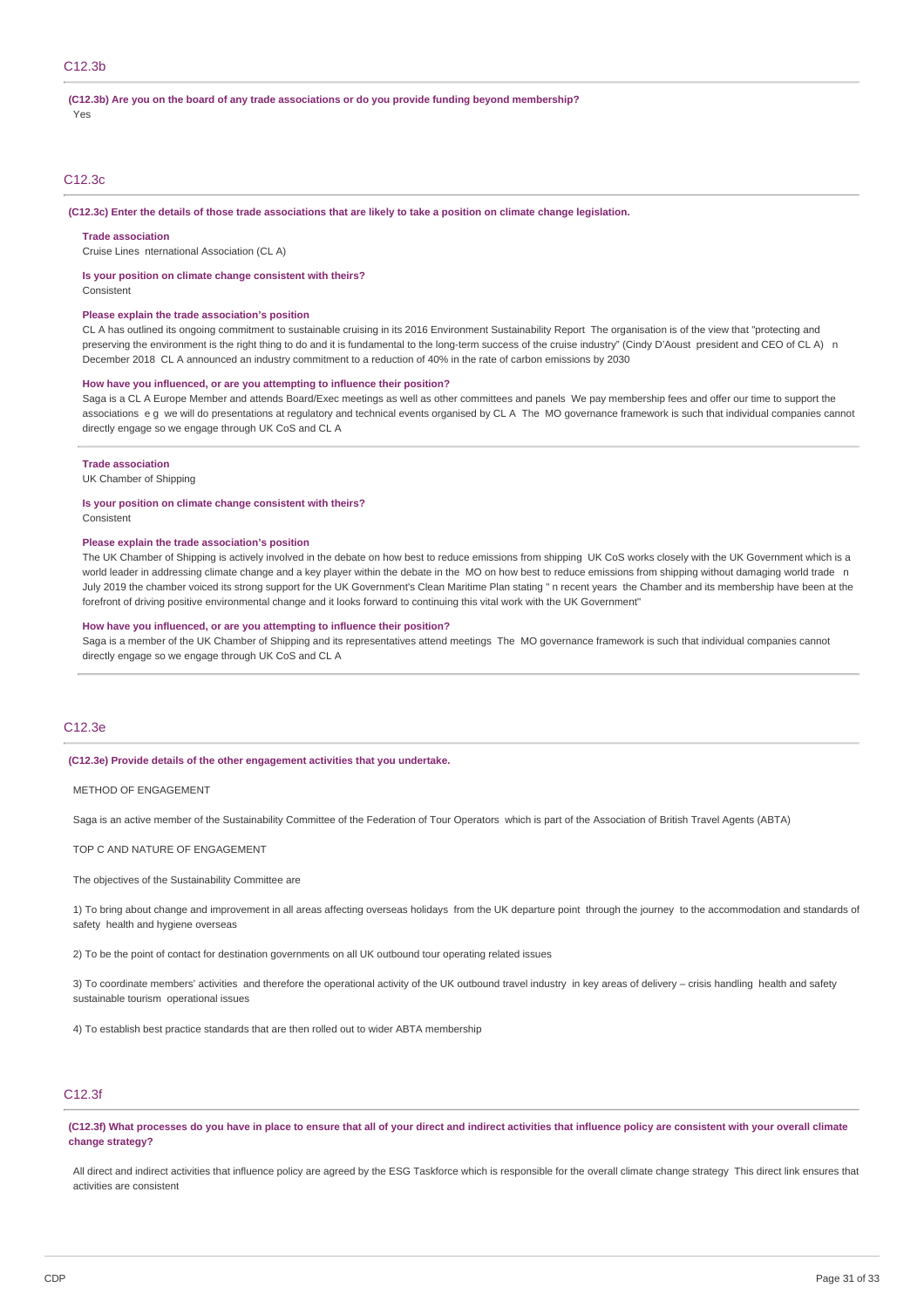# $C12.4$

(C12.4) Have you published information about your organization's response to climate change and GHG emissions performance for this reporting year in places other than in your CDP response? If so, please attach the publication(s).

# C-FS12.5

(C-FS12.5) Are you a signatory of any climate-related collaborative industry frameworks, initiatives and/or commitments?

|                            | Industry collaboration | <b>Comment</b> |
|----------------------------|------------------------|----------------|
| <b>Reporting framework</b> | <b>Please select</b>   |                |
| <b>Industry initiative</b> | Please select          |                |
| Commitment                 | Please select          |                |

# C14. Portfo o Impact

# C-FS14.1

(C-FS14.1) Do you conduct analysis to understand how your portfolio impacts the climate? (Scope 3 portfolio impact)

|                                             | We conduct analysis on our portfolio's impact on the climate | Disclosure metric         | <b>Comment</b>            |
|---------------------------------------------|--------------------------------------------------------------|---------------------------|---------------------------|
| <b>Bank lending (Bank)</b>                  | <not applicable=""></not>                                    | <not applicable=""></not> | <not applicable=""></not> |
| Investing (Asset manager)                   | <not applicable=""></not>                                    | <not applicable=""></not> | <not applicable=""></not> |
| Investing (Asset owner)                     | <not applicable=""></not>                                    | <not applicable=""></not> | <not applicable=""></not> |
| Insurance underwriting (Insurance company)  | Not applicable                                               | <not applicable=""></not> |                           |
| Other products and services, please specify | Not applicable                                               | <not applicable=""></not> |                           |

# C-FS14.3

#### (C-FS14.3) Are you taking actions to align your portfolio to a well below 2-degree world?

|                                             | We are taking actions to align our portfolio to a well below 2-degree world | <b>Please explain</b>     |
|---------------------------------------------|-----------------------------------------------------------------------------|---------------------------|
| <b>Bank lending (Bank)</b>                  | <not applicable=""></not>                                                   | <not applicable=""></not> |
| <b>Investing (Asset manager)</b>            | <not applicable=""></not>                                                   | <not applicable=""></not> |
| Investing (Asset owner)                     | <not applicable=""></not>                                                   | <not applicable=""></not> |
| Insurance underwriting (Insurance company)  | Not applicable                                                              |                           |
| Other products and services, please specify | Not applicable                                                              |                           |

### C15. S gnoff

# $C-FI$

(C-FI) Use this field to provide any additional information or context that you feel is relevant to your organization's response. Please note that this field is optional and is not scored.

# C<sub>15.1</sub>

(C15.1) Provide details for the person that has signed off (approved) your CDP climate change response.

|      | Job title                           | Corresponding job category              |
|------|-------------------------------------|-----------------------------------------|
| Row. | <b>Group Chief Strategy Officer</b> | Other, please specify (C-Suite Officer) |